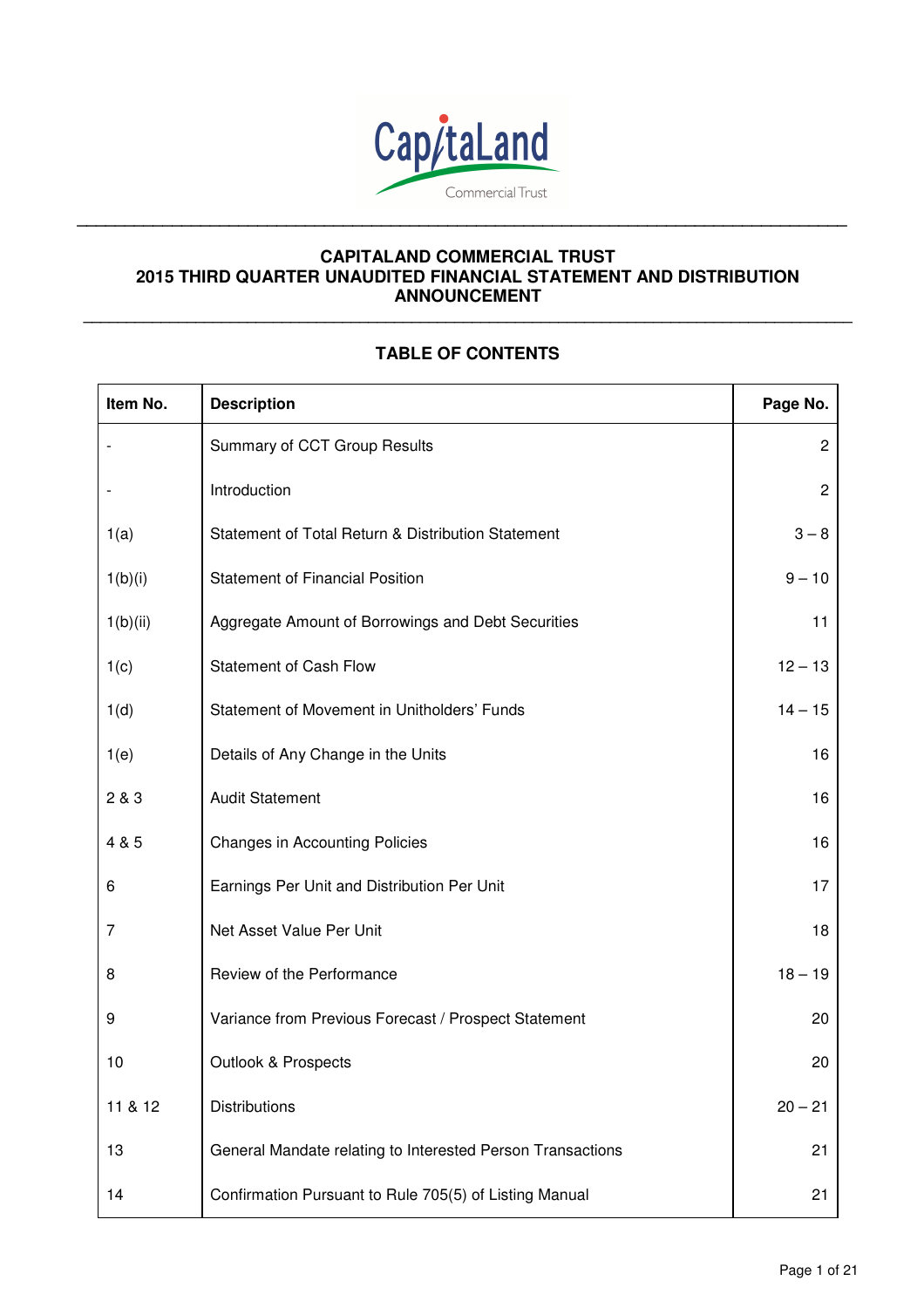### **SUMMARY OF CCT GROUP RESULTS**

|                                       | 3Q 2015        | 3Q 2014        | Change<br>% | YTD Sep 2015 | YTD Sep 2014 | Change<br>$\%$ |
|---------------------------------------|----------------|----------------|-------------|--------------|--------------|----------------|
| Gross Revenue (S\$'000)               | 68,345         | 66,420         | 2.9         | 205,620      | 196,247      | 4.8            |
| Net Property Income (S\$'000)         | 52,671         | 51,903         | 1.5         | 160,498      | 154,603      | 3.8            |
| Distributable Income (S\$'000)        | 63,150         | 61,579         | 2.6         | 190,328      | 185,608      | 2.5            |
| - Taxable $(S$'000)$                  | 63,150         | 61,579         | 2.6         | 190,328      | 183,258      | 3.9            |
| - Tax-exempt (S\$'000)                | $\blacksquare$ |                |             |              | 2,350        | <b>NM</b>      |
| Distribution Per Unit ("DPU") (cents) | $2.14^{(1)}$   | $2.09^{(2)}$   | 2.4         | $6.45^{(1)}$ | 6.31 $(2)$   | 2.2            |
| - Taxable (cents)                     | 2.14           | 2.09           | 2.4         | 6.45         | 6.23         | 3.5            |
| - Tax-exempt (cents)                  | $\blacksquare$ | $\blacksquare$ |             |              | 0.08         | <b>NM</b>      |

Notes:

(1) The estimated DPU for 3Q 2015 and YTD September 2015 were computed on the basis that none of the convertible bonds due 2017 ("CB 2017") is converted into CCT units ("Units"). Accordingly, the actual quantum of DPU may differ if any of the CB 2017 is converted into Units.

(2) DPU for 3Q 2014 was adjusted from 2.10 cents to 2.09 cents The adjustment took into account the conversion of the principal amount of S\$5.0 million of convertible bonds due 2015 ("CB 2015") into 4.2 million Units in 4Q 2014. DPU for YTD September 2014 of 6.31 cents comprise of the 1H 2014 DPU of 4.22 cents and the 3Q 2014 adjusted DPU of 2.09 cents.

### **INTRODUCTION**

CapitaLand Commercial Trust ("CCT") was established pursuant to a trust deed dated 6 February 2004 (as amended) executed between CapitaLand Commercial Trust Management Limited as manager of CCT (the "Manager") and HSBC Institutional Trust Services (Singapore) Limited as trustee of CCT (the "CCT Trustee").

As of 30 September 2015, CCT Group's portfolio consists of Capital Tower, Six Battery Road, One George Street, Raffles City Singapore (through CCT's 60% interest in RCS Trust), CapitaGreen (through CCT's 40% interest in MSO Trust), HSBC Building, Bugis Village, Golden Shoe Car Park, Wilkie Edge and Twenty Anson. Twenty Anson was transferred from FirstOffice Pte. Ltd. (wholly-owned subsidiary of CCT) to CCT with effect from 1 July 2015. CCT owns a 17.7% stake in MRCB-Quill REIT ("MQREIT"), a commercial REIT listed in Malaysia.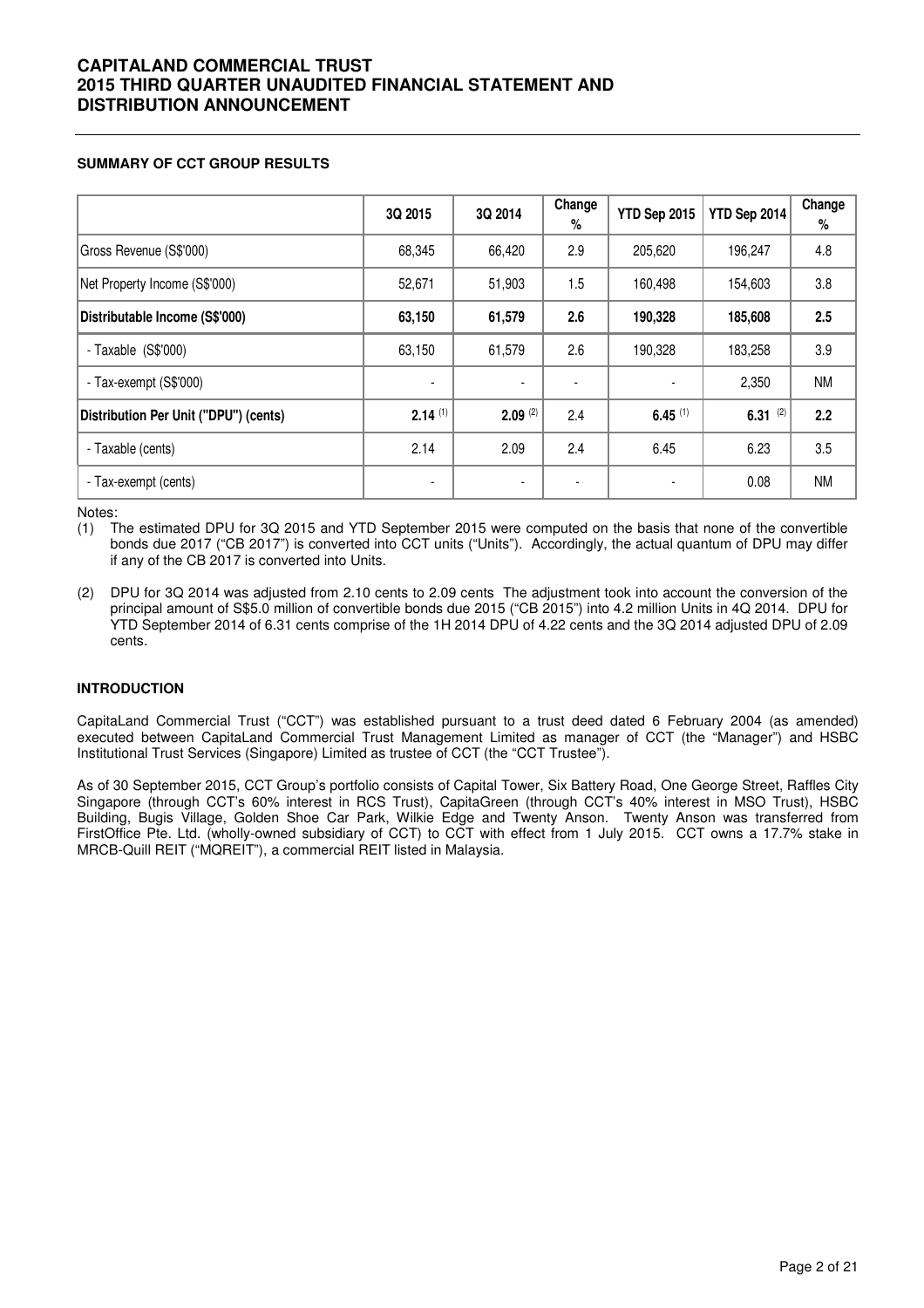#### **1(a)(i) Statement of Total Return & Distribution Statement (3Q 2015 vs 3Q 2014)**

|                                                                      |                |           | Group     |           |           | <b>Trust</b> |           |
|----------------------------------------------------------------------|----------------|-----------|-----------|-----------|-----------|--------------|-----------|
| <b>Statement of Total Return</b>                                     | <b>Note</b>    | 3Q 2015   | 3Q 2014   | Change    | 3Q 2015   | 3Q 2014      | Change    |
|                                                                      |                | S\$'000   | S\$'000   | $\%$      | S\$'000   | S\$'000      | $\%$      |
| Gross rental income                                                  |                | 61,688    | 59,215    | 4.2       | 61,688    | 54,455       | 13.3      |
| Car park income                                                      |                | 2,819     | 2,961     | (4.8)     | 2,819     | 2,910        | (3.1)     |
| Other income                                                         | 1              | 3,838     | 4,244     | (9.6)     | 3,765     | 3,337        | 12.8      |
| <b>Gross revenue</b>                                                 |                | 68,345    | 66,420    | 2.9       | 68,272    | 60,702       | 12.5      |
| Property management fees                                             |                | (1,484)   | (1,461)   | 1.6       | (1,483)   | (1,326)      | 11.8      |
| Property tax                                                         | $\overline{c}$ | (6, 150)  | (4,821)   | 27.6      | (6, 150)  | (4, 401)     | 39.7      |
| Other property operating expenses                                    |                | (8,040)   | (8, 235)  | (2.4)     | (8,023)   | (7, 408)     | 8.3       |
| Property operating expenses                                          |                | (15, 674) | (14, 517) | 8.0       | (15, 656) | (13, 135)    | 19.2      |
| Net property income                                                  | 3              | 52,671    | 51,903    | 1.5       | 52,616    | 47,567       | 10.6      |
| Interest income                                                      | 4              | 1,004     | 935       | 7.4       | 987       | 4,029        | (75.5)    |
| Investment income                                                    | 5              | 871       |           | <b>NM</b> | 21,596    | 22,351       | (3.4)     |
| Amortisation of intangible asset                                     | 6              | (757)     | (653)     | 15.9      | (757)     | (653)        | 15.9      |
| Asset management fees:                                               |                |           |           |           |           |              |           |
| - Base fees                                                          |                | (1, 313)  | (1, 232)  | 6.6       | (1, 313)  | (1,232)      | 6.6       |
| - Performance fees                                                   |                | (2,298)   | (2,309)   | (0.5)     | (2, 298)  | (2,309)      | (0.5)     |
| Trust expenses                                                       | 7              | (654)     | (392)     | 66.8      | (655)     | (385)        | 70.1      |
| Finance costs                                                        | 8              | (9, 304)  | (8, 479)  | 9.7       | (9, 304)  | (8, 478)     | 9.7       |
| Net income before share of profit of associate and<br>joint ventures |                | 40,220    | 39,773    | 1.1       | 60,872    | 60,890       | (0.03)    |
| Share of profit (net of tax) of:                                     |                |           |           |           |           |              |           |
| - Associate                                                          | 9              |           | 1,001     | <b>NM</b> |           |              |           |
| - Joint ventures                                                     | 10             | 16,502    | 17,630    | (6.4)     |           |              |           |
| Net income                                                           |                | 56,722    | 58,404    | (2.9)     | 60,872    | 60,890       | (0.03)    |
| Gain on disposal of available-for-sale unquoted<br>investment        | 11             |           | 226       | <b>NM</b> |           | 226          | <b>NM</b> |
| Premium on repurchase of convertible bonds                           | 12             | ۰         | (780)     | <b>NM</b> | ÷,        | (780)        | <b>NM</b> |
| Total return for the period before tax                               |                | 56,722    | 57,850    | (1.9)     | 60,872    | 60,336       | 0.9       |
| Tax expense                                                          |                | (4)       | (1)       | <b>NM</b> | (3)       |              | <b>NM</b> |
| Total return for the period after tax                                |                | 56,718    | 57,849    | (2.0)     | 60,869    | 60,336       | 0.9       |
| <b>Distribution Statement</b>                                        |                |           |           |           |           |              |           |
| Net income before share of profit of associate and<br>joint ventures |                | 40,220    | 39,773    | 1.1       | 60,872    | 60,890       | (0.03)    |
| Net tax and other adjustments                                        | 13             | 2,205     | 1,358     | 62.4      | 2,278     | 689          | <b>NM</b> |
| Distribution from joint venture                                      | 14             | 20,725    | 20,448    | 1.4       |           |              |           |
| Distributable income to unitholders                                  |                | 63,150    | 61,579    | 2.6       | 63,150    | 61,579       | 2.6       |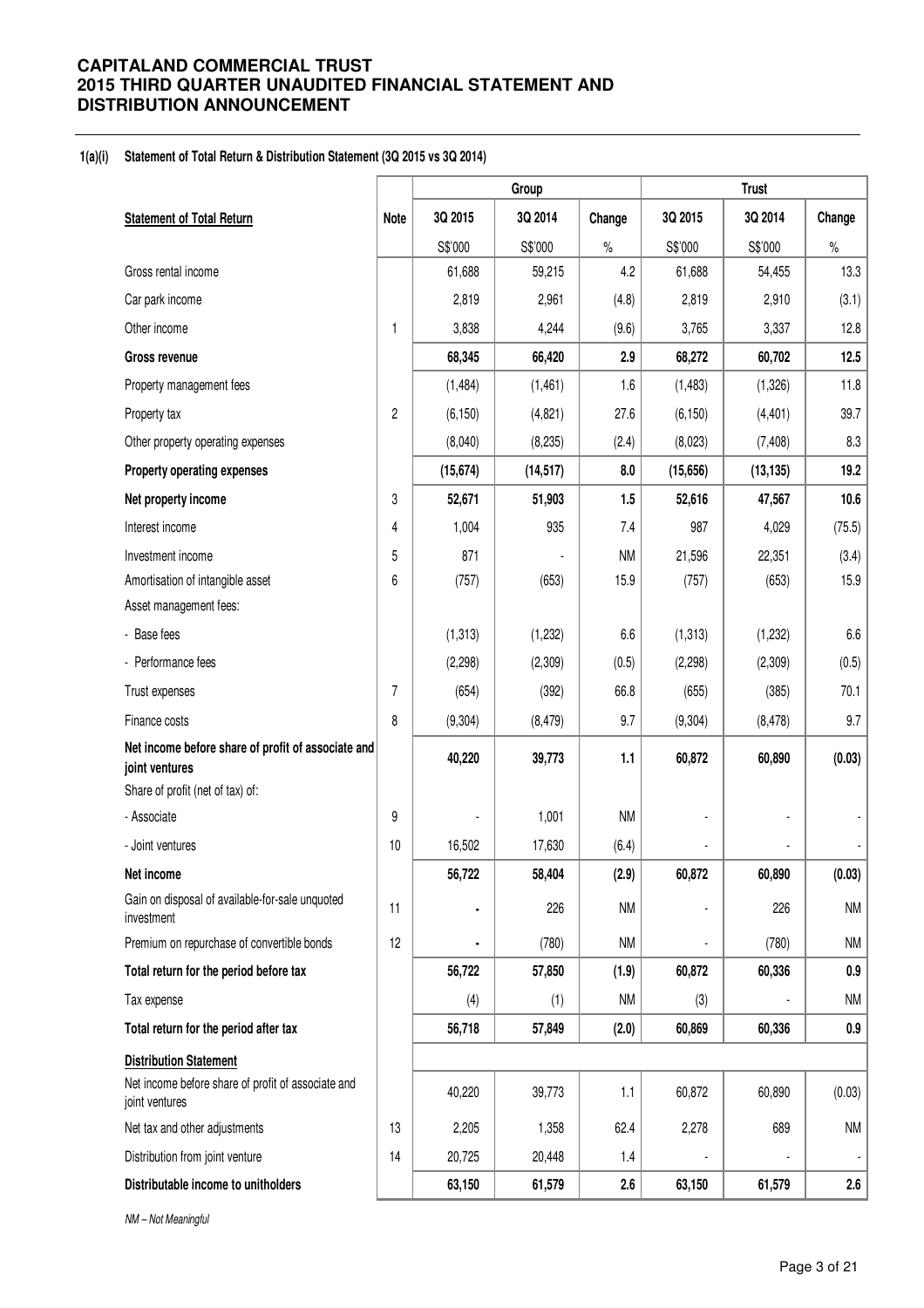### Notes:

- (1) Other income includes the following:
	- (a) Yield stabilization income of S\$0.8 million accrued in 3Q 2015 for Twenty Anson (3Q 2014: S\$0.7 million). The amount was accrued pursuant to a Deed of Yield Stabilization ('YS Deed') dated 22 March 2012 in relation to the acquisition of 100% equity interest in FirstOffice Pte Ltd ("FOPL"), whereby a yield stabilization sum of S\$17.1 million was provided to achieve a stabilized yield of up to 5.5% per annum of the property purchase value of S\$430.0 million for a period of 3.5 years. The YS Deed was assigned to CCT upon the transfer of Twenty Anson to CCT on 1 July 2015. Notwithstanding that the YS Deed expired on 21 September 2015, CCT will continue to utilize the yield stabilization sum to top up any shortfall or deficiency in the property income of Twenty Anson until the sum is fully utilized. As at 30 September 2015, the balance yield stabilization sum was S\$3.7 million; and
	- (b) Recovery from tenants and licence income. Recovery from tenants was lower in 3Q 2015 compared with 3Q 2014.
- (2) The increase in property tax in 3Q 2015 from 3Q 2014 was primarily due to higher annual values.
- (3) The following items have been included in arriving at net property income:

|         | Group   |        | Trust   |         |        |  |
|---------|---------|--------|---------|---------|--------|--|
| 3Q 2015 | 3Q 2014 | Change | 3Q 2015 | 3Q 2014 | Change |  |
| S\$'000 | S\$'000 | %      | S\$'000 | S\$'000 | $\%$   |  |
| 386     | 414     | (6.8)  | 386     | 368     | 4.9    |  |

Depreciation & amortisation of lease incentives

(4) Interest income includes the following:

|                                                                 |                              | Group   |      | <b>Trust</b> |         |        |  |
|-----------------------------------------------------------------|------------------------------|---------|------|--------------|---------|--------|--|
|                                                                 | 3Q 2014<br>Change<br>3Q 2015 |         |      | 3Q 2015      | 3Q 2014 | Change |  |
|                                                                 | S\$'000                      | S\$'000 | $\%$ | S\$'000      | S\$'000 | %      |  |
| Interest income from cash balance                               | 81                           | 51      | 58.8 | 64           | 38      | 68.4   |  |
| Interest income from shareholder's loan to MSO Trust            | 923                          | 884     | 4.4  | 923          | 884     | 4.4    |  |
| Interest income from shareholder's loan to FOPL <sup>(4a)</sup> |                              |         |      |              | 3,107   | NM     |  |
| Total                                                           | 1.004                        | 935     | 7.4  | 987          | 4,029   | (75.5) |  |

(4a) FOPL had repaid the shareholder's loan to CCT on 1 July 2015 and hence there was no interest income for 3Q 2015 as compared with 3Q 2014.

(5) Investment income for the Trust relates to distributions from RCS Trust and MQREIT. For the Group it relates to distribution from MQREIT.

- (6) This relates to the amortisation of yield stabilization sum in relation to FOPL. The amount was computed based on a net property yield of 4.0% per annum for Twenty Anson.
- (7) Trust expenses were higher in 3Q 2015 from 3Q 2014 due mainly to higher unitholders expenses and higher professional fees incurred.

(8) Finance costs include the following:

|                                         |         | Group   |        | Trust   |         |        |  |
|-----------------------------------------|---------|---------|--------|---------|---------|--------|--|
|                                         | 3Q 2015 | 3Q 2014 | Change | 3Q 2015 | 3Q 2014 | Change |  |
|                                         | S\$'000 | S\$'000 | $\%$   | S\$'000 | S\$'000 | $\%$   |  |
| Interest cost <sup>(8a)</sup>           | 8,253   | 7,132   | 15.7   | 8,253   | 7,132   | 15.7   |  |
| Amortisation and transaction costs (8b) | l.051   | .347    | (22.0) | 1,051   | .346    | (21.9) |  |
| Total                                   | 9,304   | 8,479   | 9.7    | 9,304   | 8,478   | 9.7    |  |

(8a) Increase in interest cost for 3Q 2015 from 3Q 2014 was due mainly to higher borrowings.

(8b) Cancellation of CB 2015 in 4Q 2014 had resulted in lower amortisation and transaction costs in 3Q 2015 versus 3Q 2014. NM – Not Meaningful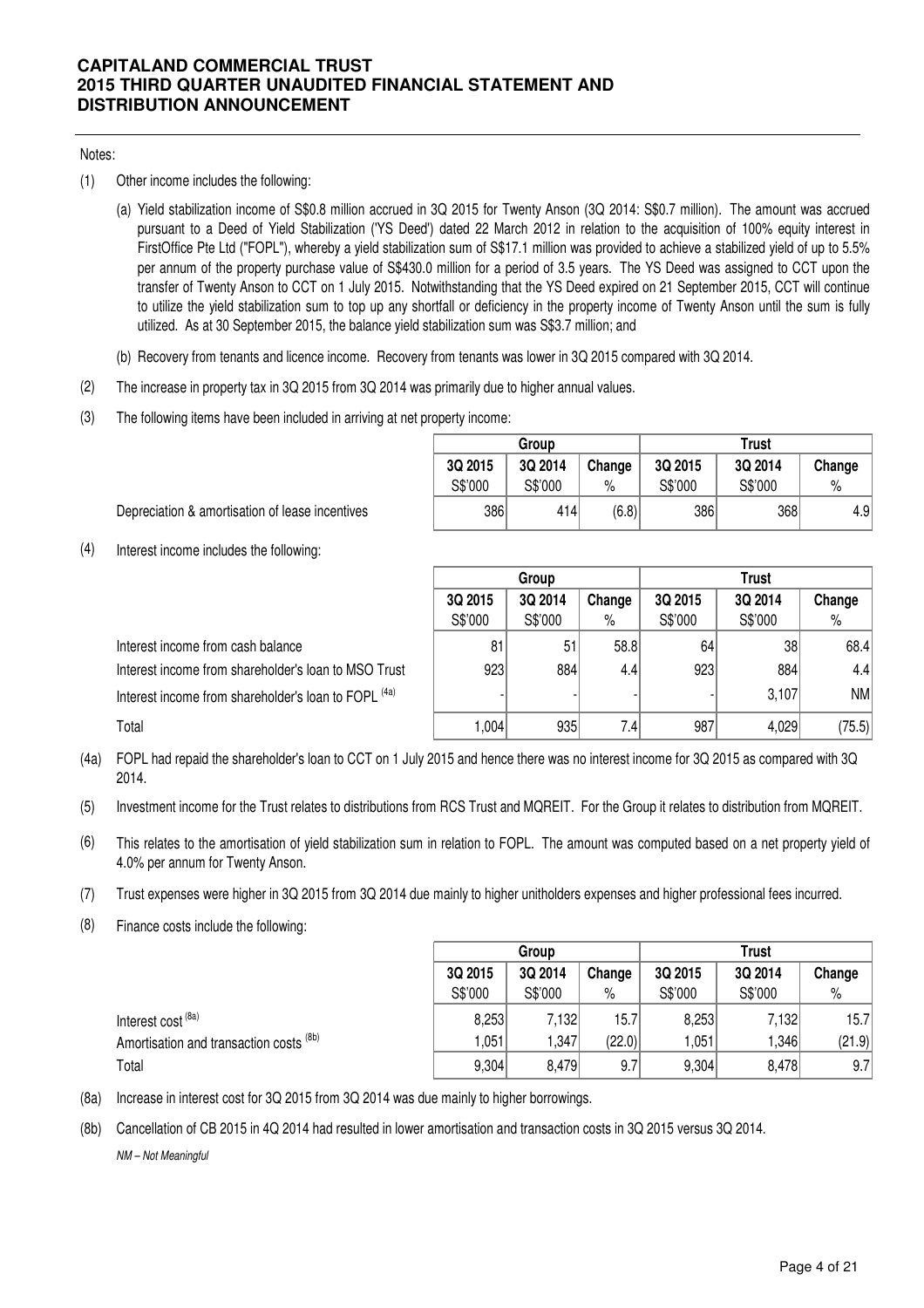- (9) Share of profit of associate in 3Q 2014 relates to CCT's then 30% share of MQREIT's results. Investment by CCT in MQREIT, now at 17.7%, was reclassified to an available-for-sale investment in 1Q 2015. Therefore, there is no share of profit of associate in 3Q 2015.
- (10) Share of profit of joint ventures relates to CCT's 60% interest of RCS Trust and 40% interest of MSO Trust, which are derived as follows:

|                                       |          | Group    |        |
|---------------------------------------|----------|----------|--------|
|                                       | 3Q 2015  | 3Q 2014  | Change |
|                                       | S\$'000  | S\$'000  | $\%$   |
| Gross revenue                         | 37,623   | 34,483   | 9.1    |
| Property operating expenses (10a)     | (10,607) | (9, 125) | 16.2   |
| Net property income                   | 27,016   | 25,358   | 6.5    |
| Finance costs <sup>(10a)</sup>        | (8,040)  | (5,215)  | 54.2   |
| Trust and other expenses (10b)        | (2, 474) | (2,513)  | (1.6)  |
| Profit of joint ventures (net of tax) | 16,502   | 17,630   | (6.4)  |

(10a) The increase was mainly attributed to higher expenses from CapitaGreen. Finance costs and most of the property operating expenses were capitalized before CapitaGreen obtained its temporary occupation permit on 18 December 2014.

(10b) Includes asset management fees.

(11) Gain on disposal of available-for-sale unquoted investment in 3Q 2014 relates to the gain realised in relation to the return of surplus assets of CCT's 7.4% interest in Malaysia Commercial Development Fund ("MCDF") which was liquidated in 3Q 2014.

- (12) This relates to the premium on repurchase of principal amount of S\$37.5 million CB 2015 in 3Q 2014.
- (13) Included in net tax and other adjustments are the following:

|                                             |         | Group    |           | Trust   |         |           |  |
|---------------------------------------------|---------|----------|-----------|---------|---------|-----------|--|
|                                             | 3Q 2015 | 3Q 2014  | Change    | 3Q 2015 | 3Q 2014 | Change    |  |
|                                             | S\$'000 | S\$'000  | $\%$      | S\$'000 | S\$'000 | $\%$      |  |
| Asset management fee payable in Units       | 956     | 934      | 2.4       | 956     | 934     | 2.4       |  |
| Trustee's fees                              | 165     | 156      | 5.8       | 165     | 156     | 5.8       |  |
| Amortisation and transaction costs (13a)    | 1,051   | 1,347    | (22.0)    | 1.051   | ا346. ا | (21.9)    |  |
| Net profits from subsidiaries (13b)         | (70)    | (1, 175) | (94.0)    |         |         |           |  |
| Tax-exempt income retained (13c)            | (763)   |          | <b>NM</b> | (763)   | (1,685) | (54.7)    |  |
| Temporary differences and other adjustments | 866     | 96       | <b>NM</b> | 869     | (62)    | <b>NM</b> |  |
| Total                                       | 2,205   | .358     | 62.4      | 2,278   | 689     | NM        |  |

(13a) The cancellation of CB 2015 in 4Q 2014 had resulted in lower amortisation and transaction costs in 3Q 2015 as compared with 3Q 2014.

(13b) Included in net profits from subsidiaries were mainly profits from FOPL of S\$0.1 million (3Q 2014: S\$1.2 million). Lower profits in 3Q 2015 was due mainly to the transfer of Twenty Anson to CCT with effect from 1 July 2015.

(13c) This relates to retention of net tax-exempt income received from MQREIT. The amount has been retained for anticipated capital expenditure and/or distribution to unitholders.

(14) This relates to CCT's 60% share of RCS Trust's distribution.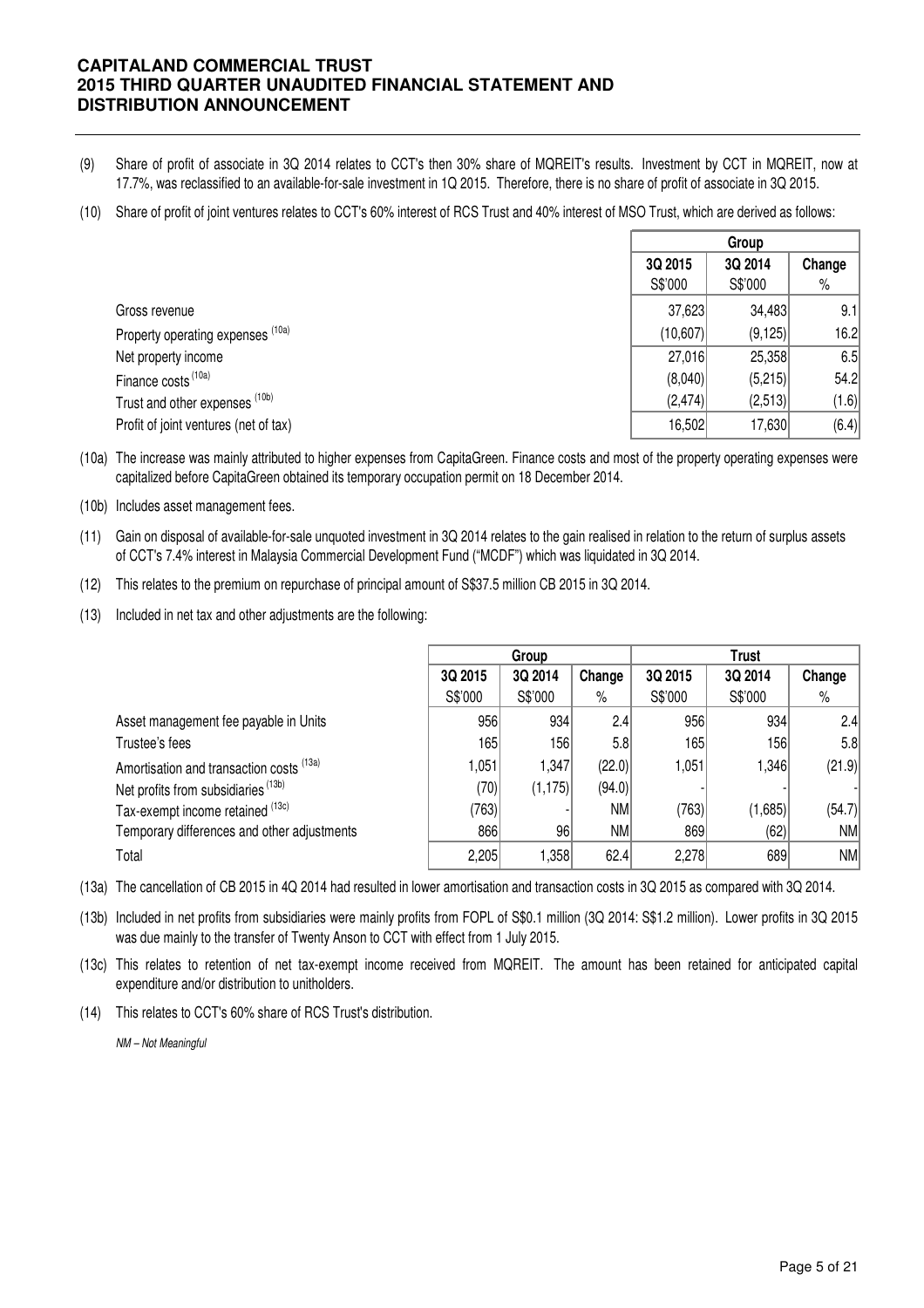#### **1(a)(ii) Statement of Total Return & Distribution Statement (YTD Sep 2015 vs YTD Sep 14)**

|                                                                      |                |                  | Group            | <b>Trust</b> |                  |                  |             |
|----------------------------------------------------------------------|----------------|------------------|------------------|--------------|------------------|------------------|-------------|
| <b>Statement of Total Return</b>                                     | Note           | YTD Sep 15       | YTD Sep 14       | Change       | YTD Sep 15       | YTD Sep 14       | Change      |
| Gross rental income                                                  |                | S\$'000          | S\$'000          | $\%$<br>7.2  | S\$'000          | S\$'000          | $\%$<br>9.7 |
|                                                                      |                | 187,037<br>8,662 | 174,485<br>8,723 | (0.7)        | 177,169<br>8,559 | 161,560<br>8,572 |             |
| Car park income                                                      |                |                  |                  |              |                  |                  | (0.2)       |
| Other income                                                         | $\mathbf{1}$   | 9,921            | 13,039           | (23.9)       | 9,023            | 9,382            | (3.8)       |
| <b>Gross revenue</b>                                                 |                | 205,620          | 196,247          | 4.8          | 194,751          | 179,514          | 8.5         |
| Property management fees                                             |                | (4,530)          | (4,348)          | 4.2          | (4,265)          | (3,950)          | $8.0\,$     |
| Property tax                                                         | $\overline{c}$ | (17, 497)        | (14, 230)        | 23.0         | (16, 622)        | (13,004)         | 27.8        |
| Other property operating expenses                                    |                | (23,095)         | (23,066)         | 0.1          | (21, 950)        | (20, 822)        | 5.4         |
| <b>Property operating expenses</b>                                   |                | (45, 122)        | (41, 644)        | 8.4          | (42, 837)        | (37, 776)        | 13.4        |
| Net property income                                                  | 3              | 160,498          | 154,603          | 3.8          | 151,914          | 141,738          | 7.2         |
| Interest income                                                      | 4              | 2,928            | 2,780            | 5.3          | 8,983            | 11,961           | (24.9)      |
| Investment income                                                    | 5              | 871              |                  | <b>NM</b>    | 66,411           | 65,175           | 1.9         |
| Amortisation of intangible asset                                     | 6              | (1, 135)         | (3,060)          | (62.9)       | (1, 135)         | (3,060)          | (62.9)      |
| Asset management fees:                                               |                |                  |                  |              |                  |                  |             |
| - Base fees                                                          |                | (3,806)          | (3,638)          | 4.6          | (3,806)          | (3,638)          | 4.6         |
| - Performance fees                                                   |                | (7,070)          | (6, 575)         | 7.5          | (7,070)          | (6, 575)         | 7.5         |
| Trust expenses                                                       | $\overline{7}$ | (2,306)          | (1,659)          | 39.0         | (2,260)          | (1,616)          | 39.9        |
| Finance costs                                                        | 8              | (26, 439)        | (27, 629)        | (4.3)        | (26, 425)        | (27, 616)        | (4.3)       |
| Net income before share of profit of associate and<br>joint ventures |                | 123,541          | 114,822          | 7.6          | 186,612          | 176,369          | 5.8         |
| Share of profit (net of tax) of:<br>- Associate                      | 9              | 1,820            | 3,006            | (39.5)       |                  |                  |             |
| - Joint ventures                                                     | 10             | 66,470           | 95,079           | (30.1)       |                  |                  |             |
| Net income                                                           |                | 191,831          | 212,907          | (9.9)        | 186,612          | 176,369          | $5.8\,$     |
| Gain on disposal of available-for-sale unquoted<br>investment        | 11             |                  | 226              | <b>NM</b>    |                  | 226              | <b>NM</b>   |
| Dilution (loss) / gain on investment in associate                    | 12             | (18,903)         |                  | <b>NM</b>    | 2,629            |                  | <b>NM</b>   |
| Premium on repurchase of convertible bonds                           | 13             |                  | (2,713)          | <b>NM</b>    |                  | (2,713)          | <b>NM</b>   |
| Net gain in fair value of investment properties                      | 14             | 37,393           | 53,342           | (29.9)       | 37,890           | 53,780           | (29.5)      |
| Total return for the period before tax                               |                | 210,321          | 263,762          | (20.3)       | 227,131          | 227,662          | (0.2)       |
| Income tax                                                           | 15             | (91)             | (2)              | <b>NM</b>    | (3)              |                  | <b>NM</b>   |
| Total return for the period after tax                                |                | 210,230          | 263,760          | (20.3)       | 227,128          | 227,662          | (0.2)       |
| <b>Distribution Statement</b>                                        |                |                  |                  |              |                  |                  |             |
| Net income before share of profit of associate and joint<br>ventures |                | 123,541          | 114,822          | 7.6          | 186,612          | 176,369          | $5.8\,$     |
| Net tax and other adjustments                                        | 16             | 3,965            | 7,095            | (44.1)       | 3,716            | 6,889            | (46.1)      |
| Tax-exempt income distribution                                       | 17             |                  | 2,350            | ΝM           |                  | 2,350            | <b>NM</b>   |
| Distribution from joint venture                                      | 18             | 62,822           | 61,341           | 2.4          |                  |                  |             |
| Distributable income to unitholders                                  |                | 190,328          | 185,608          | 2.5          | 190,328          | 185,608          | 2.5         |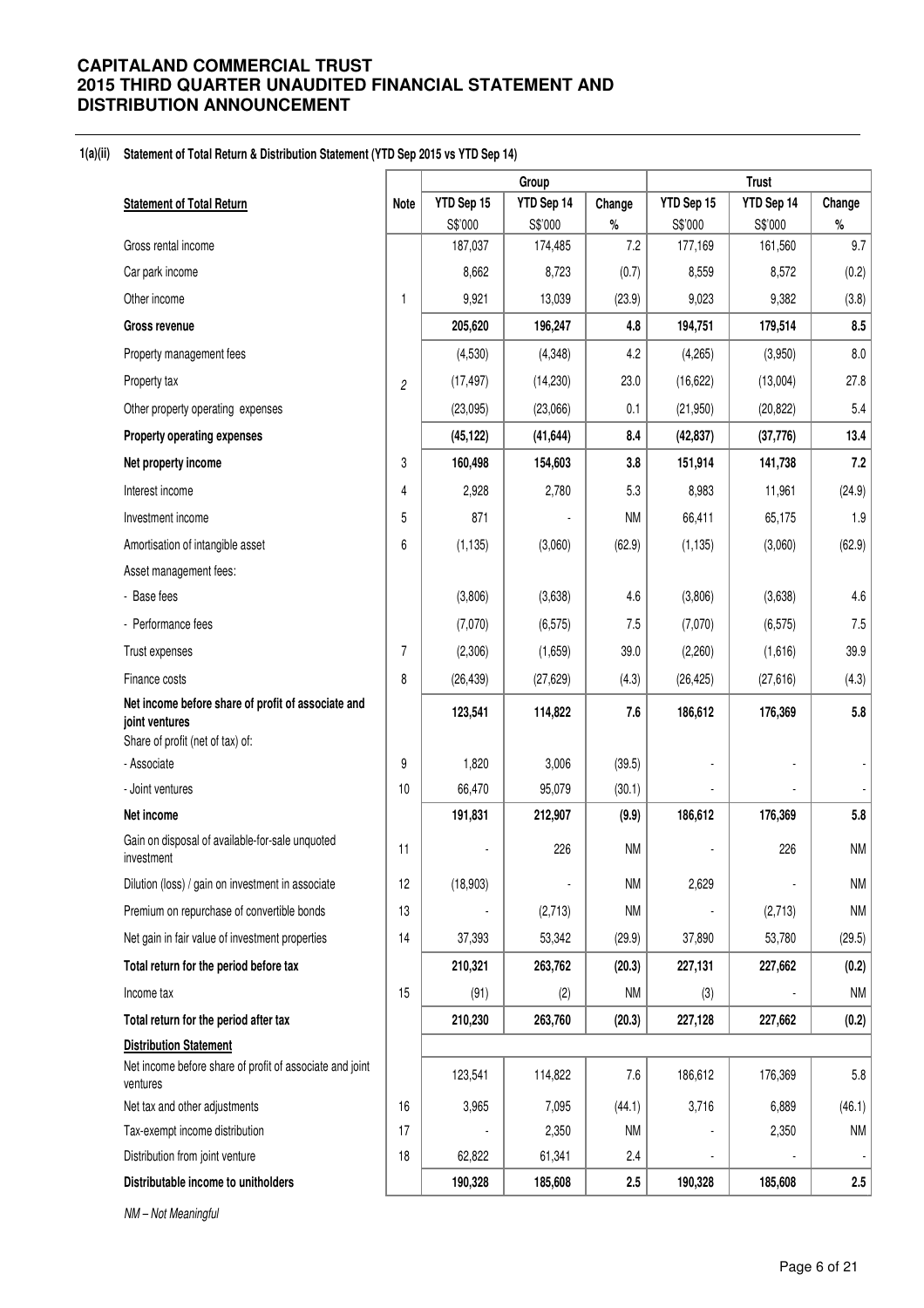#### Notes:

- (1) Other income includes the following:
	- (a) Yield stabilization income of S\$1.1 million accrued in YTD Sep 2015 for Twenty Anson (YTD Sep 2014: S\$3.1 million). The amount was accrued pursuant to YS Deed dated 22 March 2012 in relation to the acquisition of 100% equity interest in FOPL, whereby a yield stabilization sum of S\$17.1 million was provided to achieve a stabilized yield of up to 5.5% per annum of the property purchase value of S\$430.0 million for a period of 3.5 years. The YS Deed was assigned to CCT upon the transfer of Twenty Anson to CCT on 1 July 2015. Notwithstanding the YS Deed expired on 21 September 2015, CCT will continue to utilize the yield stabilization sum to top up any shortfall in net property income of Twenty Anson until it is fully utilized. As at 30 September 2015, the balance yield stabilization sum was S\$3.7 million; and
	- (b) Recovery from tenants and licence income. Recovery from tenants was lower in YTD September 2015 compared with that in YTD September 2014.
- (2) The increase in property tax in YTD September 2015 as compared with YTD September 2014 was primarily due to higher annual values.
- (3) The following items have been included in arriving at net property income:

|                        | Group                  |           |                        | <b>Trust</b>           |        |
|------------------------|------------------------|-----------|------------------------|------------------------|--------|
| <b>YTD Sep</b><br>2015 | <b>YTD Sep</b><br>2014 | Change    | <b>YTD Sep</b><br>2015 | <b>YTD Sep</b><br>2014 | Change |
| S\$'000                | S\$'000                | $\%$      | S\$'000                | S\$'000                | %      |
| 1.154                  | (413)                  | <b>NM</b> | 1,062                  | (550)                  | NM     |

- Depreciation and amortisation of lease incentives
- (4) Interest income includes the following:

|                                                                 |                        | Group                  |        | Trust                  |                        |        |
|-----------------------------------------------------------------|------------------------|------------------------|--------|------------------------|------------------------|--------|
|                                                                 | <b>YTD Sep</b><br>2015 | <b>YTD Sep</b><br>2014 | Change | <b>YTD Sep</b><br>2015 | <b>YTD Sep</b><br>2014 | Change |
|                                                                 | S\$'000                | S\$'000                | $\%$   | S\$'000                | S\$'000                | $\%$   |
| Interest income from cash balance                               | 227                    | 155                    | 46.5   | 171                    | 118                    | 44.9   |
| Interest income from shareholder's loan to MSO Trust            | 2,701                  | 2,625                  | 2.9    | 2,701                  | 2,625                  | 2.9    |
| Interest income from shareholder's loan to FOPL <sup>(4a)</sup> |                        |                        |        | 6,111                  | 9,218                  | (34)   |
| Total                                                           | 2,928                  | 2,780                  | 5.3    | 8,983                  | 11,961                 | (24.9) |

- (4a) FOPL had repaid the shareholder's loan to CCT on 1 July 2015 and hence interest income for YTD September 2015 was lower as compared with YTD September 2014.
- (5) Investment income of the Trust relates to distributions from RCS Trust and MQREIT. For the Group it relates to distribution from MQREIT.
- (6) This relates to the amortisation of yield stabilization sum in relation to FOPL. The amount was computed based on net property yield of 4.0% per annum for Twenty Anson.
- (7) Trust expenses were higher in YTD September 2015 compared to YTD September 2014 due mainly to higher unitholders expenses and higher professional fees incurred.
- (8) Finance costs include the following:

|                                         |                                   | Group                             |             | Trust                             |                                   |                |  |
|-----------------------------------------|-----------------------------------|-----------------------------------|-------------|-----------------------------------|-----------------------------------|----------------|--|
|                                         | <b>YTD Sep</b><br>2015<br>S\$'000 | <b>YTD Sep</b><br>2014<br>S\$'000 | Change<br>% | <b>YTD Sep</b><br>2015<br>S\$'000 | <b>YTD Sep</b><br>2014<br>S\$'000 | Change<br>$\%$ |  |
|                                         |                                   |                                   |             |                                   |                                   |                |  |
| Interest cost <sup>(8a)</sup>           | 23,711                            | 21,793                            | 8.8         | 23,711                            | 21,793                            | 8.8            |  |
| Amortisation and transaction costs (8b) | 2,728                             | 5,836                             | (53.3)      | 2,714                             | 5,823                             | (53.4)         |  |
| Total                                   | 26,439                            | 27,629                            | (4.3)       | 26,425                            | 27,616                            | (4.3)          |  |

- (8a) The increase in interest cost was due mainly to higher borrowings.
- (8b) Lower amortisation and transaction costs in YTD September 2015 versus YTD September 2014 was primarily due to the cancellation of CB 2015 in 4Q 2014.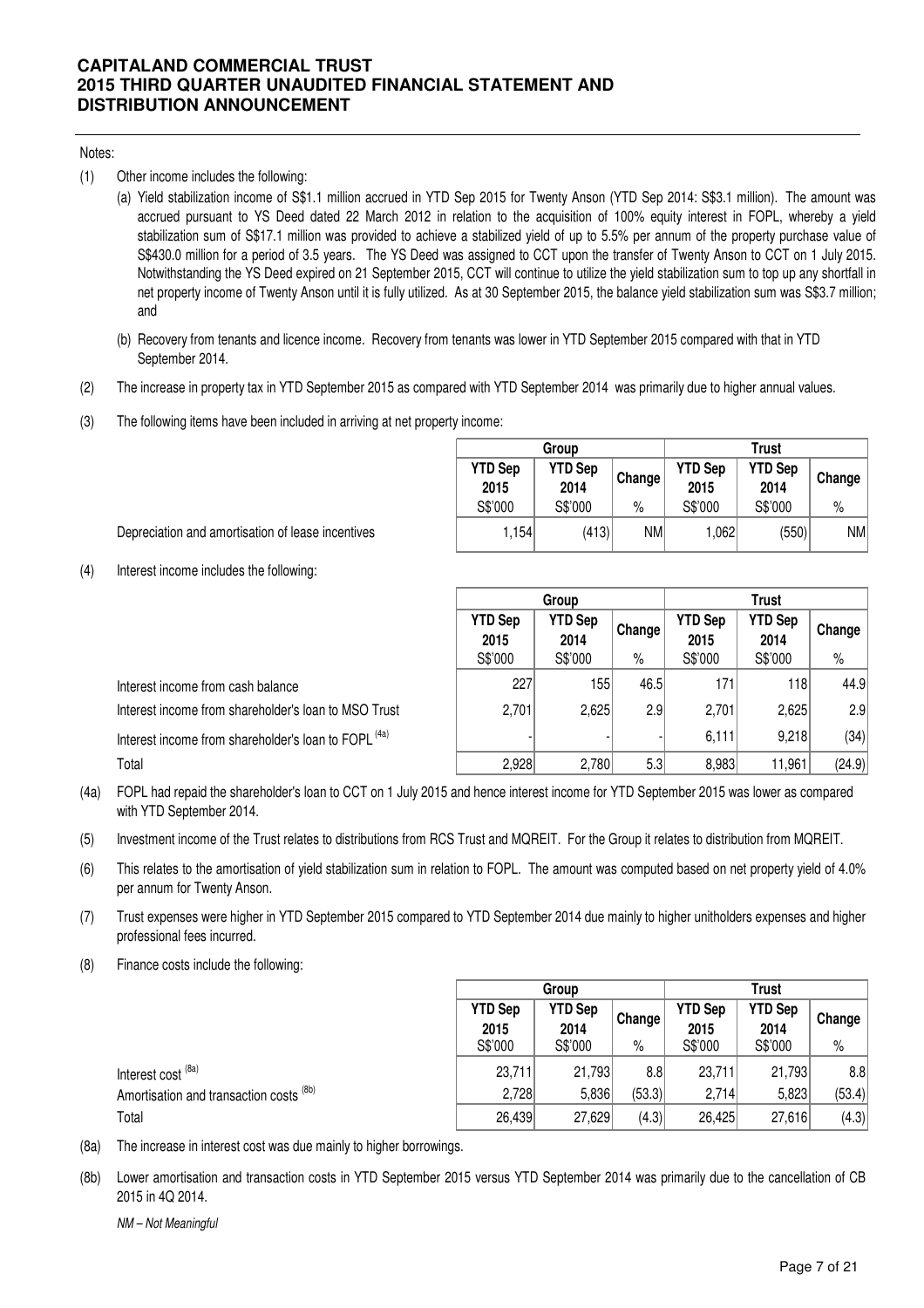- (9) Share of profit of associate relates to CCT's 30% share of MQREIT's results before it was being reclassfied to an available-for-sale investment by CCT. Since there was no share of profit of associate subsequent to the reclassification in 1Q 2015, accordingly the share of profit of associate for YTD September 2015 was lower as compared with YTD September 2014.
- (10) Share of profit of joint ventures relates to CCT's 60% interest of RCS Trust and CCT's 40% interest of MSO Trust, which are derived as follows:

|                                                                    | Group                  |                        |        |
|--------------------------------------------------------------------|------------------------|------------------------|--------|
|                                                                    | <b>YTD Sep</b><br>2015 | <b>YTD Sep</b><br>2014 | Change |
|                                                                    | S\$'000                | S\$'000                | $\%$   |
| Gross revenue                                                      | 109,388                | 104,065                | 5.1    |
| Property operating expenses (10a)                                  | (32, 781)              | (27, 721)              | 18.3   |
| Net property income                                                | 76,607                 | 76,344                 | 0.3    |
| Finance costs (10a)                                                | (23, 407)              | (15, 453)              | 51.5   |
| Net change in fair value of investment properties                  | 20,725                 | 29,322                 | (29.3) |
| Net change in fair value of investment property under construction |                        | 12,160                 | NM     |
| Trust and other expenses <sup>(10b)</sup>                          | (7, 455)               | (7, 294)               | 2.2    |
| Net profit of joint ventures (after tax)                           | 66,470                 | 95,079                 | (30.1) |

- (10a) The increase was mainly due to the commencement of operations of CapitaGreen. Finance costs and most of the property operating expenses were capitalized prior to the issuance of temporary occupation permit to CapitaGreen on 18 December 2014.
- (10b) Includes asset management fees.
- (11) Gain on disposal of available-for-sale unquoted investment in YTD September 2014 relates to the gain realised in relation to the return of surplus assets of CCT's 7.4% interest in Malaysia Commercial Development Fund which was liquidated in 3Q 2014.
- (12) Dilution (Loss) / gain on investment in associate relates to the marked-to-market (loss)/gain on the investment of MQREIT as an associate, which was reclassified to an available-for-sale investment. This (loss)/gain does not affect distributable income.
- (13) This relates to the premium for the repurchase of principal amount of S\$120.8 million CB 2015 in YTD September 2014.
- (14) This relates to the net increase in property values as at 30 June 2015 (YTD September 2014: 30 June 2014) based on independent valuations over its carrying values.
- (15) This relates mainly to tax expenses of FOPL.
- (16) Included in net tax and other adjustments are the following:

|                                                |                        | Group                  |        |                        | Trust                  |        |
|------------------------------------------------|------------------------|------------------------|--------|------------------------|------------------------|--------|
|                                                | <b>YTD Sep</b><br>2015 | <b>YTD Sep</b><br>2014 | Change | <b>YTD Sep</b><br>2015 | <b>YTD Sep</b><br>2014 | Change |
|                                                | S\$'000                | S\$'000                | $\%$   | S\$'000                | S\$'000                | $\%$   |
| Asset management fee paid and payable in Units | 2,874                  | 2,775                  | 3.6    | 2,874                  | 2,775                  | 3.6    |
| Trustee's fees                                 | 478                    | 461                    | 3.7    | 478                    | 461                    | 3.7    |
| Amortisation and transaction costs             | 2,728                  | 5,836                  | (53.3) | 2,714                  | 5,823                  | (53.4) |
| Net profits from subsidiaries (16a)            | (2,472)                | (3, 119)               | (20.7) |                        |                        |        |
| Tax-exempt income retained (16b)               | (763)                  |                        | NM     | (3, 187)               | (3, 422)               | (6.9)  |
| Other items                                    | 1.120                  | 1,142                  | (1.9)  | 837                    | .252                   | (33.1) |
| Total                                          | 3,965                  | 7,095                  | (44.1) | 3,716                  | 6,889                  | (46.1) |

- (16a) Included in net profits from subsidiaries were mainly profits from FOPL of S\$2.5 million (YTD September 2014: S\$3.1 million). Lower profits in YTD September 2015 was due mainly to the transfer of Twenty Anson to CCT wef 1 July 2015.
- (16b) This relates to net tax-exempt income from MQREIT retained. The amount has been retained for anticipated capital expenditure and/or distribution to unitholders. The amount for the Group of S\$0.8 million for YTD September 2015 relates to the net tax-exempt distribution when MQREIT has been classified as an available-for-sale investment. The amount for the Trust of S\$3.2 million for YTD September 2015 relates to MQREIT's net tax-exempt distribution when it was classified both as an investment in associate and available-for-sale investment.
- (17) This relates to the distribution of MQREIT's tax-exempt income in YTD September 2014.
- (18) This relates to CCT's 60% share of RCS Trust's taxable income. NM – Not Meaningful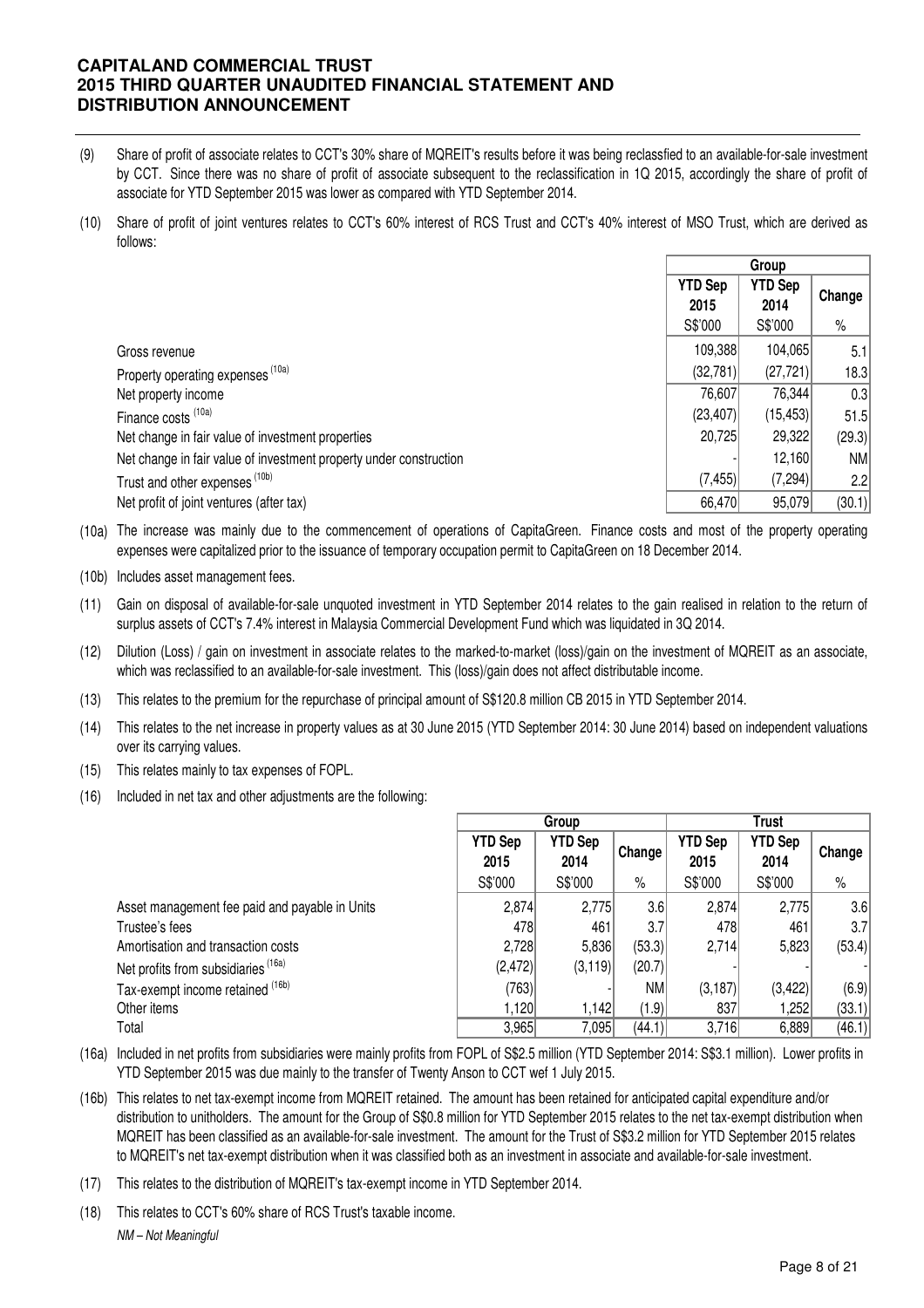### **1(b)(i) Statement of Financial Position as at 30 September 2015 vs 31 December 2014**

|                                          |                |             | Group       |           |             | <b>Trust</b> |           |
|------------------------------------------|----------------|-------------|-------------|-----------|-------------|--------------|-----------|
|                                          | <b>Note</b>    | 30 Sep 2015 | 31 Dec 2014 | Change    | 30 Sep 2015 | 31 Dec 2014  | Change    |
|                                          |                | S\$'000     | S\$'000     | $\%$      | S\$'000     | S\$'000      | $\%$      |
| Non-current assets                       |                |             |             |           |             |              |           |
| Plant and equipment                      |                | 1,301       | 1,453       | (10.5)    | 1,301       | 1,440        | (9.7)     |
| Investment properties                    | 1              | 4,929,950   | 4,882,400   | 1.0       | 4,929,950   | 4,451,400    | 10.8      |
| Subsidiaries                             | $\overline{c}$ |             |             |           | 167,657     | 435,576      | (61.5)    |
| Associate                                | 3              |             | 63,899      | <b>NM</b> |             | 51,479       | <b>NM</b> |
| Available-for-sale investment            | 3              | 44,368      |             | <b>NM</b> | 44,368      |              | <b>NM</b> |
| Joint ventures                           | 4              | 1,442,525   | 1,427,895   | 1.0       | 995,569     | 984,933      | 1.1       |
| Intangible asset                         | 5              | 3,687       | 4,822       | (23.5)    | 3,687       | 4,822        | (23.5)    |
| Financial derivatives                    | 6              | 8,254       | 1,160       | <b>NM</b> | 8,254       | 1,160        | <b>NM</b> |
| <b>Total non-current assets</b>          |                | 6,430,085   | 6,381,629   | 0.8       | 6,150,786   | 5,930,810    | 3.7       |
| <b>Current assets</b>                    |                |             |             |           |             |              |           |
| Trade and other receivables              |                | 41,874      | 38,345      | 9.2       | 41,719      | 37,576       | 11.0      |
| Cash and cash equivalents                |                | 61,152      | 101,085     | (39.5)    | 47,082      | 76,719       | (38.6)    |
| <b>Total current assets</b>              |                | 103,026     | 139,430     | (26.1)    | 88,801      | 114,295      | (22.3)    |
| <b>Total assets</b>                      | $\overline{7}$ | 6,533,111   | 6,521,059   | 0.2       | 6,239,587   | 6,045,105    | 3.2       |
| <b>Current liabilities</b>               |                |             |             |           |             |              |           |
| Trade and other payables                 | 8              | 51,381      | 47,355      | 8.5       | 213,978     | 39,415       | <b>NM</b> |
| Current portion of security deposits     |                | 13,494      | 11,437      | 18.0      | 13,494      | 10,876       | 24.1      |
| Interest-bearing liabilities             | 9              | 200,000     | 270,000     | (25.9)    | 200,000     | 270,000      | (25.9)    |
| Current tax payable                      |                | 6           | 3           | 100.0     | 3           |              | <b>NM</b> |
| <b>Total current liabilities</b>         |                | 264,881     | 328,795     | (19.4)    | 427,475     | 320,291      | 33.5      |
| <b>Non-current liabilities</b>           |                |             |             |           |             |              |           |
| Non-current portion of security deposits |                | 26,558      | 28,300      | (6.2)     | 26,558      | 23,510       | 13.0      |
| Interest-bearing liabilities             | $10$           | 908,866     | 800,972     | 13.5      | 908,866     | 800,972      | 13.5      |
| Convertible bonds                        | 11             | 170,742     | 169,206     | 0.9       | 170,742     | 169,206      | 0.9       |
| Financial derivatives                    | 12             | 25,065      | 40,298      | (37.8)    | 25,065      | 40,298       | (37.8)    |
| <b>Total non-current liabilities</b>     |                | 1,131,231   | 1,038,776   | 8.9       | 1,131,231   | 1,033,986    | 9.4       |
| <b>Total liabilities</b>                 |                | 1,396,112   | 1,367,571   | 2.1       | 1,558,706   | 1,354,277    | 15.1      |
| Net assets                               |                | 5,136,999   | 5,153,488   | (0.3)     | 4,680,881   | 4,690,828    | (0.2)     |
| Unitholders' funds                       |                | 5,136,999   | 5,153,488   | (0.3)     | 4,680,881   | 4,690,828    | (0.2)     |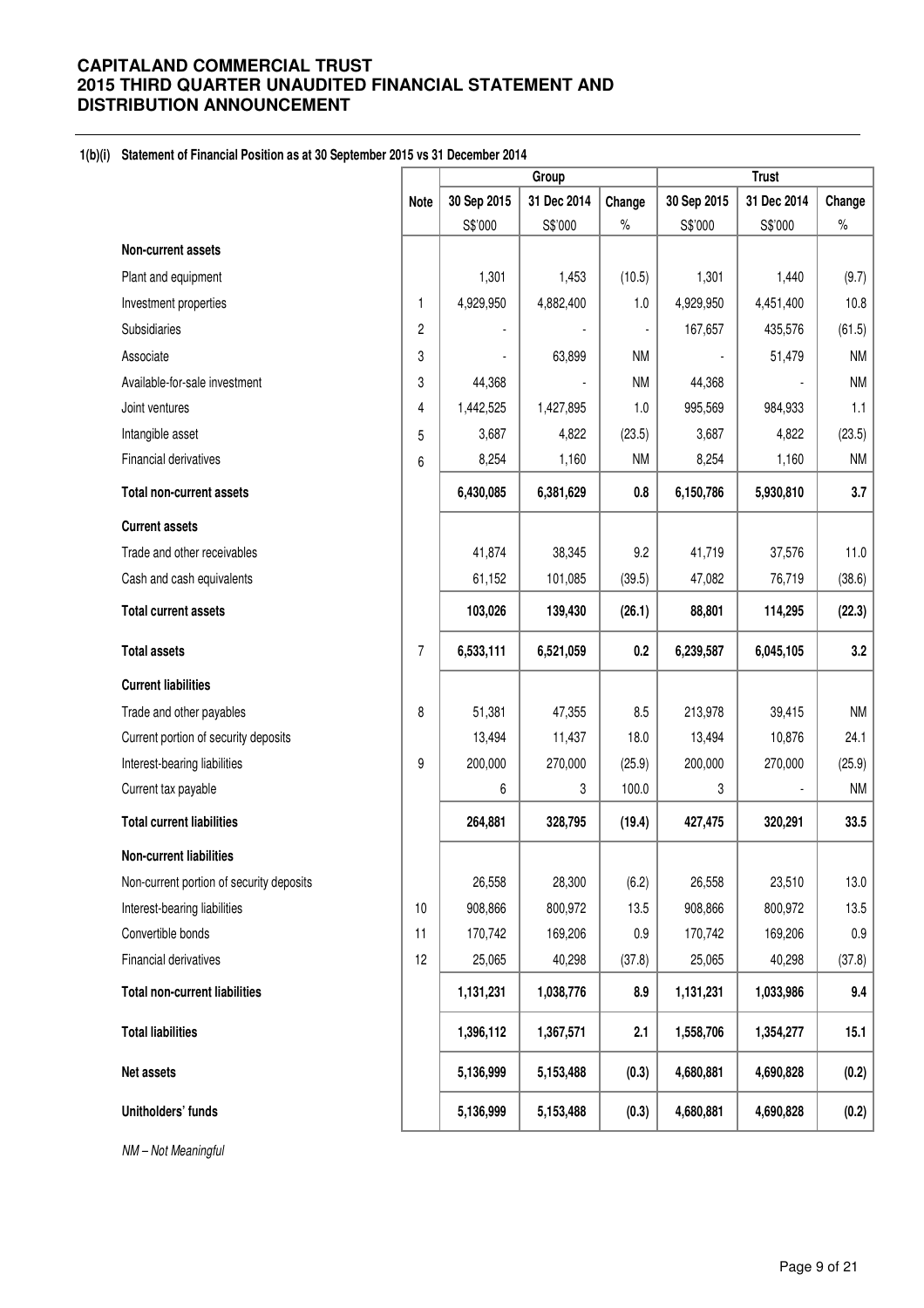#### Notes:

- (1) The increase in the value of the Group's investment properties was mainly due to the increase in property values arising from valuations done as at 30 June 2015. For the Trust, the transfer of Twenty Anson to CCT from FOPL on 1 July 2015 has additionally contributed to the increase.
- (2) This relates to the investments in wholly-owned subsidiaries, CCT MTN Pte. Ltd. of S\$1 and FOPL of S\$167.7 million as at 30 September 2015 (31 December 2014: CCT MTN Pte. Ltd. of S\$1 and FOPL of S\$435.6 million). The decrease in investments in FOPL as at 30 September 2015 as compared with 31 December 2014 was due to the repayment of shareholder's loan of S\$267.9 million by FOPL on 1 July 2015.
- (3) The investment in MQREIT is reclassified from an investment in associate as at 31 December 2014 to available-forsale investment. The decline in value of the available-for-sale investment as compared to investment in associate was due to the decline in unit price of MQREIT as well as the weakening of the Malaysian Ringgit against Singapore Dollar.
- (4) This relates to 60% interest in RCS Trust and 40% interest in MSO Trust (including the unitholders' loans to MSO Trust).
- (5) This relates primarily to the unamortised yield stabilization sum receivable by the Group in relation to Twenty Anson.
- (6) This relates to the fair values of interest rates swaps and cross currency swaps.
- (7) Total assets were S\$6,533.1 million as at 30 September 2015 (31 December 2014: S\$6,521.1 million). Total deposited property value, including CCT's 60% interest in RCS Trust and 40% interest in MSO Trust as at 30 September 2015 was S\$7,656.0 million (31 December 2014: S\$7,633.6 million).
- (8) The increase in Trade and other payables of the Trust as at 30 September 2015 as compared to 31 December 2014 was due mainly to balance purchase consideration payable by the Trust to its subsidiary, FOPL, in respect of the transfer of Twenty Anson on 1 July 2015. The amount is expected to be settled upon the liquidation of FOPL.
- (9) As at 30 September 2015, this relates to the S\$200.0 million fixed rate note that is maturing in December 2015. CCT has sufficient credit facilities to refinance the fixed rate note. The S\$70.0 million fixed rate note that had matured in February 2015 was refinanced.
- (10) Interest-bearing liabilities under non-current liabilities as at 30 September 2015 comprised:
	- a) Unsecured fixed rate notes totaling S\$150.0 million and JPY24.9 billion (hedged via cross currency swaps to S\$323.3 million); and
		- b) Unsecured bank borrowings of S\$474.0 million.
- (11) This relates to the liability component of the CB 2017 of S\$175.0 million which was measured at amortised cost.
- (12) This relates to the fair values of cross currency swaps.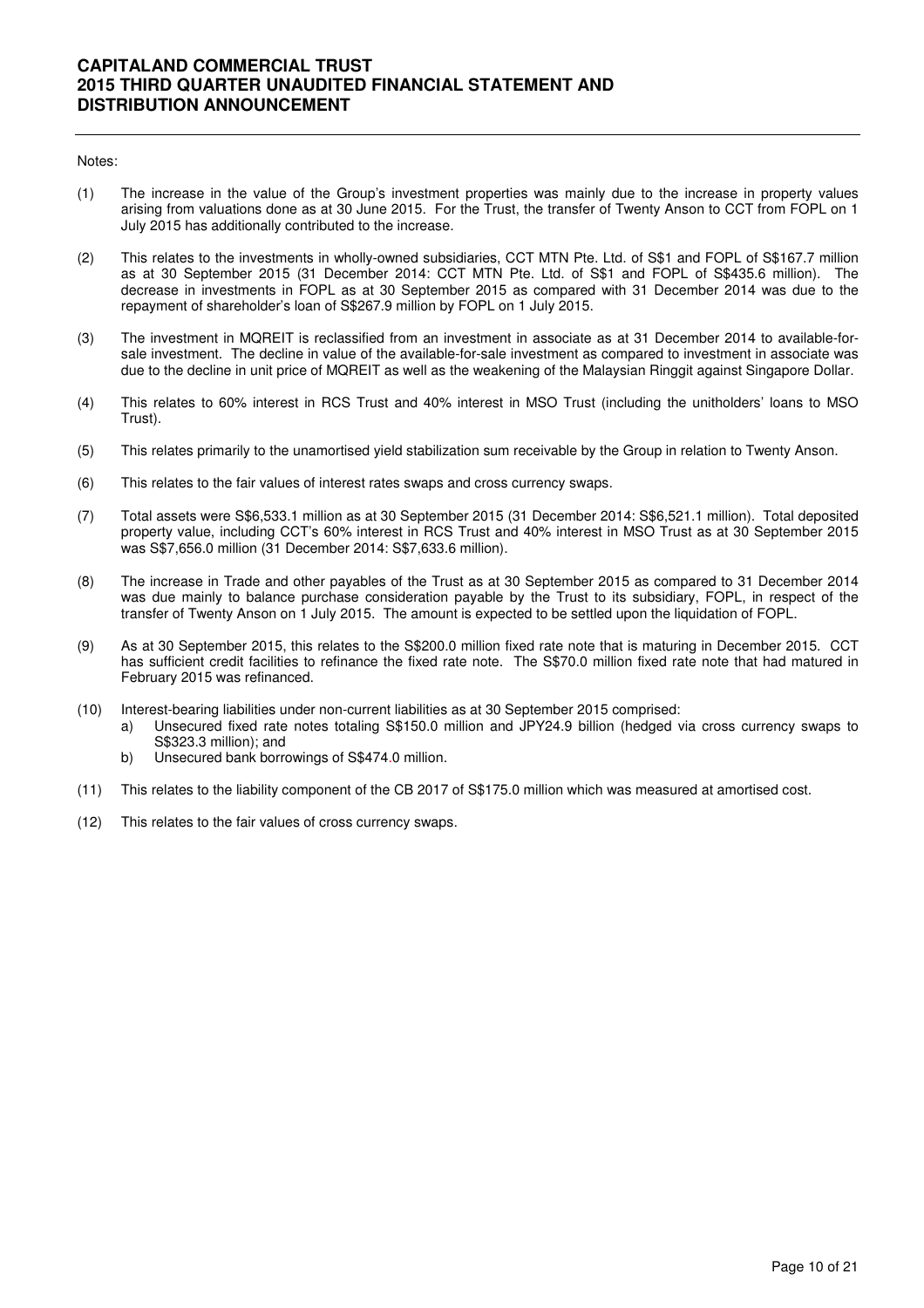### **1(b)(ii) Aggregate amount of borrowings and debt securities**

|                                                 | <b>Group and Trust</b>     |           |        |  |
|-------------------------------------------------|----------------------------|-----------|--------|--|
|                                                 | 31 Dec 2014<br>30 Sep 2015 |           | Change |  |
|                                                 | S\$'000                    | S\$'000   | $\%$   |  |
| <b>Unsecured borrowings</b>                     |                            |           |        |  |
| Amount repayable after one year                 | 1,084,021                  | 975,769   | 11.1   |  |
| Less: Unamortised portion of transactions costs | (4, 413)                   | (5,591)   | (21.1) |  |
| Net repayable after one year                    | 1,079,608                  | 970,178   | 11.3   |  |
| Amount repayable within one year                | 200,000                    | 270,000   | (25.9) |  |
| <b>Total unsecured borrowings</b>               | 1,279,608                  | 1,240,178 | 3.2    |  |

**For information only** (1)

CCT's 60% share of RCS Trust's and CCT's 40% share of MSO Trust's aggregate amount of borrowings are as follows:

|                                                 | For information only       |                |           |  |
|-------------------------------------------------|----------------------------|----------------|-----------|--|
|                                                 | 30 Sep 2015<br>31 Dec 2014 |                | Change    |  |
|                                                 | <i><b>S\$'000</b></i>      | <i>S\$'000</i> | %         |  |
| <b>Secured borrowings</b>                       |                            |                |           |  |
| Amount repayable after one year                 |                            | 946.000        | <b>NM</b> |  |
| Less: Unamortised portion of transactions costs |                            | (3, 477)       | NМ        |  |
| Net repayable after one year                    | ۰                          | 942,523        | <b>NM</b> |  |
| Amount repayable within one year                | 980,600 (2)                |                | <b>NM</b> |  |
| Less: Unamortised portion of transactions costs | (1, 855)                   |                | <b>NM</b> |  |
| Net repayable within one year                   | 978,745                    | ۰              | <b>NM</b> |  |
| <b>Total secured borrowings</b>                 | 978,745                    | 942,523        | 3.8       |  |

Notes:

(1) CCT's share in the aggregate borrowings of RCS Trust and MSO Trust are not included under total borrowings in the statement of financial position.

- (2) Secured borrowings of S\$980.6 million comprised of the following:
	- (a) MSO Trust's borrowings of S\$356.0 million (CCT's 40.0% share) due in end 2015. The bank borrowings will be refinanced with bank loans that will expire in 2020; and
	- (b) RCS Trust's borrowings of S\$624.6 million (CCT's 60% share). The maturity date is in June 2016.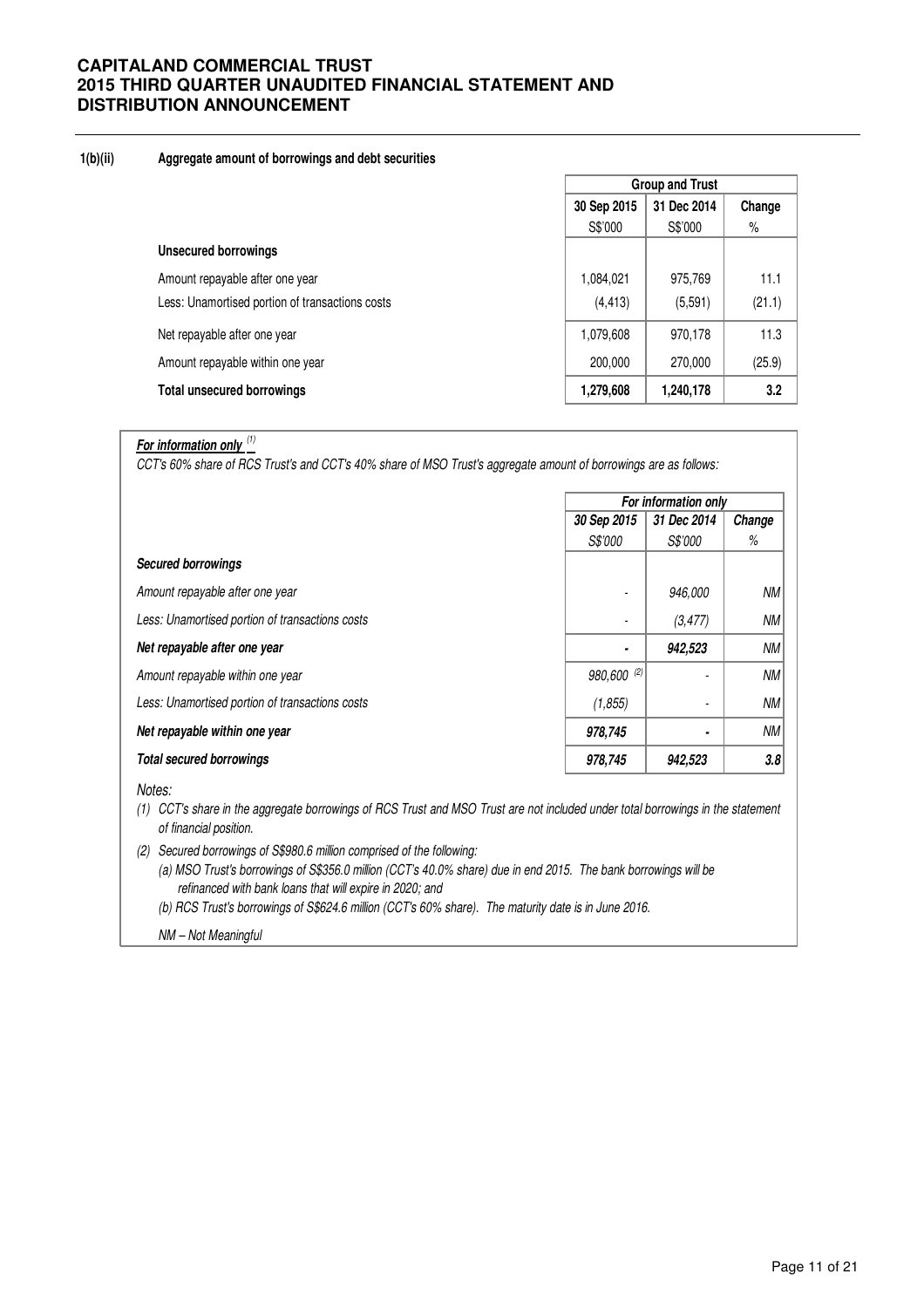**1(c)(i) Statement of Cash Flow (3Q 2015 vs 3Q 2014)** 

|                                                                                    |                | Group      |            |
|------------------------------------------------------------------------------------|----------------|------------|------------|
|                                                                                    |                | 3Q 2015    | 3Q 2014    |
|                                                                                    | <b>Note</b>    | S\$'000    | S\$'000    |
| <b>Operating activities</b>                                                        |                |            |            |
| Total return for the period before tax                                             |                | 56,722     | 57,850     |
| Adjustments for:                                                                   |                |            |            |
| Share of profit of associate and joint ventures                                    |                | (16, 502)  | (18, 631)  |
| Amortisation of lease incentives                                                   |                | 308        | 331        |
| Amortisation of intangible asset                                                   |                | 757        | 653        |
| Depreciation of plant and equipment                                                |                | 78         | 83         |
| Finance costs                                                                      |                | 9,304      | 8,479      |
| Interest income                                                                    |                | (1,004)    | (935)      |
| Premium on repurchase of convertible bonds                                         |                |            | 780        |
| Asset management fees paid and payable in Units                                    |                | 956        | 934        |
| Gain on disposal of available-for-sale unquoted investment                         |                |            | (226)      |
| Foreign Exchange loss                                                              |                | 85         | 186        |
| Distributions from available-for-sale investment                                   |                | (871)      |            |
| Operating income before working capital changes                                    |                | 49,833     | 49,504     |
| <b>Changes in working capital</b>                                                  |                |            |            |
| Trade and other receivables                                                        |                | (1,009)    | 896        |
| Trade and other payables                                                           |                | 2,154      | (905)      |
| Security deposits                                                                  |                | (1,000)    | (546)      |
| Cash generated from operating activities                                           |                | 49,978     | 48,949     |
| Income tax paid                                                                    |                |            |            |
| Net cash from operating activities                                                 |                | 49,978     | 48,949     |
| <b>Investing activities</b>                                                        |                |            |            |
| Capital expenditure on investment properties                                       |                | (5, 133)   | (12, 499)  |
| Purchase of plant and equipment                                                    |                | (23)       | (40)       |
| Capital redemption and return of cash by available-for-sale unquoted<br>investment |                |            | 232        |
| Distribution received from available-for-sale investment                           |                | 786        |            |
| Distributions received from associate and joint venture                            |                | 21,315     | 22,463     |
| Interest income received                                                           |                | 454        | 51         |
| Loan to joint venture                                                              |                | (4,000)    |            |
| Net cash from investing activities                                                 |                | 13,399     | 10,207     |
| <b>Financing activities</b>                                                        |                |            |            |
| Interest paid                                                                      |                | (7,266)    | (6, 195)   |
| Distribution to unitholders                                                        |                | (120, 711) | (117, 581) |
| Repurchase of convertible bonds                                                    |                |            | (53, 788)  |
| Proceeds from interest-bearing liabilities                                         | 1              | 124,000    | 125,000    |
| Repayment of interest-bearing liabilities                                          | $\overline{c}$ | (90,000)   |            |
| Net cash used in financing activities                                              |                | (93, 977)  | (52, 564)  |
| Net (decrease) / increase in cash and cash equivalents                             |                | (30,600)   | 6,592      |
| Cash and cash equivalents at beginning of period                                   |                | 91,752     | 48,495     |
| Cash and cash equivalents at end of period                                         |                | 61,152     | 55,087     |

Notes:

(1) This relates to the proceeds of S\$100.0 million fixed rate notes and S\$24.0 million of bank borrowings.

(2) This relates to the repayment of CCT's bank borrowings.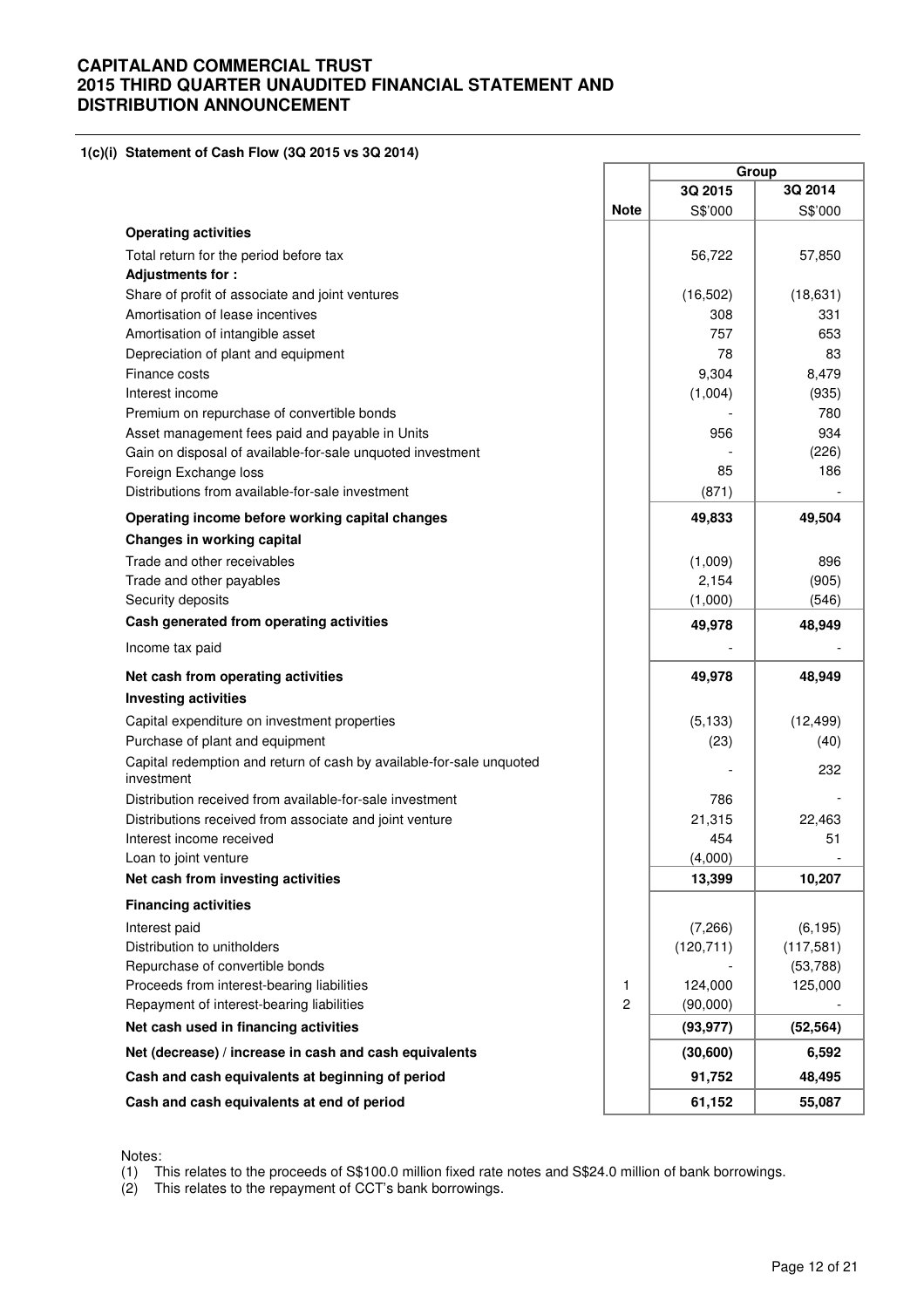**1(c)(ii) Statement of Cash Flow (YTD Sep 2015 vs YTD Sep 2014)**

|                                                                                      |                | Group        |              |
|--------------------------------------------------------------------------------------|----------------|--------------|--------------|
|                                                                                      | <b>Note</b>    | YTD Sep 2015 | YTD Sep 2014 |
|                                                                                      |                | S\$'000      | S\$'000      |
| <b>Operating activities</b>                                                          |                |              |              |
| Total return for the period before tax                                               |                | 210,321      | 263,762      |
| Adjustments for:                                                                     |                |              |              |
| Share of profit of associate and joint ventures                                      |                | (68, 290)    | (98, 085)    |
| Amortisation of lease incentives                                                     |                | 929          | (653)        |
| Amortisation of intangible asset                                                     |                | 1,135        | 3,060        |
| Depreciation of plant and equipment                                                  |                | 225          | 240          |
| Finance costs                                                                        |                | 26,439       | 27,629       |
| Interest income                                                                      |                | (2,928)      | (2,780)      |
| Premium on repurchase of convertible bonds                                           |                |              | 2,713        |
| Asset management fees paid and payable in Units                                      |                | 2,874        | 2,775        |
| Net gain in fair value of investment properties                                      |                | (37, 393)    | (53, 342)    |
| Dilution loss on investment in associate                                             |                | 18,903       |              |
| Gain on disposal of available-for-sale unquoted investment                           |                |              | (226)        |
| Foreign exchange loss                                                                |                | 353          | 375          |
| Distribution from available-for-sale investment                                      |                | (871)        |              |
| Operating income before working capital changes                                      |                | 151,697      | 145,468      |
| Changes in working capital                                                           |                |              |              |
| Trade and other receivables                                                          |                | (1,890)      | 99           |
| Trade and other payables                                                             |                | 1,136        | (3,518)      |
| Security deposits                                                                    |                | 315          | 59           |
| Cash generated from operations                                                       |                | 151,258      | 142,108      |
| Income tax paid                                                                      |                | (88)         | (4)          |
| Net cash generated from operating activities                                         |                | 151,170      | 142,104      |
| <b>Investing activities</b>                                                          |                |              |              |
| Capital expenditure on investment properties                                         |                | (14, 566)    | (23, 635)    |
| Purchase of plant and equipment                                                      |                | (126)        | (103)        |
| Capital redemption and return of cash from available-for-sale unquoted<br>investment |                |              | 232          |
| Distribution received from available-for-sale investment                             |                | 786          |              |
| Distributions received from associate & joint venture                                |                | 66,443       | 65,682       |
| Interest income received                                                             |                | 769          | 155          |
| Loan to joint venture                                                                |                | (4,000)      |              |
| Net cash from investing activities                                                   |                | 49,306       | 42,331       |
| <b>Financing activities</b>                                                          |                |              |              |
| Interest paid                                                                        |                | (23, 836)    | (22, 441)    |
| Borrowing transaction costs paid                                                     |                |              | (12)         |
| Distribution to unitholders                                                          |                | (245, 573)   | (236, 474)   |
| Repurchase of convertible bonds                                                      |                |              | (169, 485)   |
| Proceeds from interest-bearing liabilities                                           | 1              | 314,000      | 215,000      |
| Repayment of interest-bearing liabilities                                            | $\overline{c}$ | (285,000)    |              |
| Net cash used in financing activities                                                |                | (240, 409)   | (213, 412)   |
| Net decrease in cash and cash equivalents                                            |                | (39, 933)    | (28, 977)    |
| Cash and cash equivalents at beginning of the period                                 |                | 101,085      | 84,064       |
| Cash and cash equivalents at end of the period                                       |                | 61,152       | 55,087       |
|                                                                                      |                |              |              |

Notes:

- (1) This relates to proceeds of S\$100.0 million fixed rate notes and CCT's S\$114.0 million bank borrowings and also issuance of JPY8.6 billion floating rate notes due 2023 pursuant to the S\$2.0 billion Multicurrency Medium Term Note Programme. The JPY8.6 billion proceeds have been hedged via cross currency interest rate swap to notional principal amount of S\$100.0 million at fixed interest rate of 3.05% per annum.
- (2) This relates to the repayment of CCT's S\$70.0 million fixed rate notes and S\$215.0 million bank borrowings.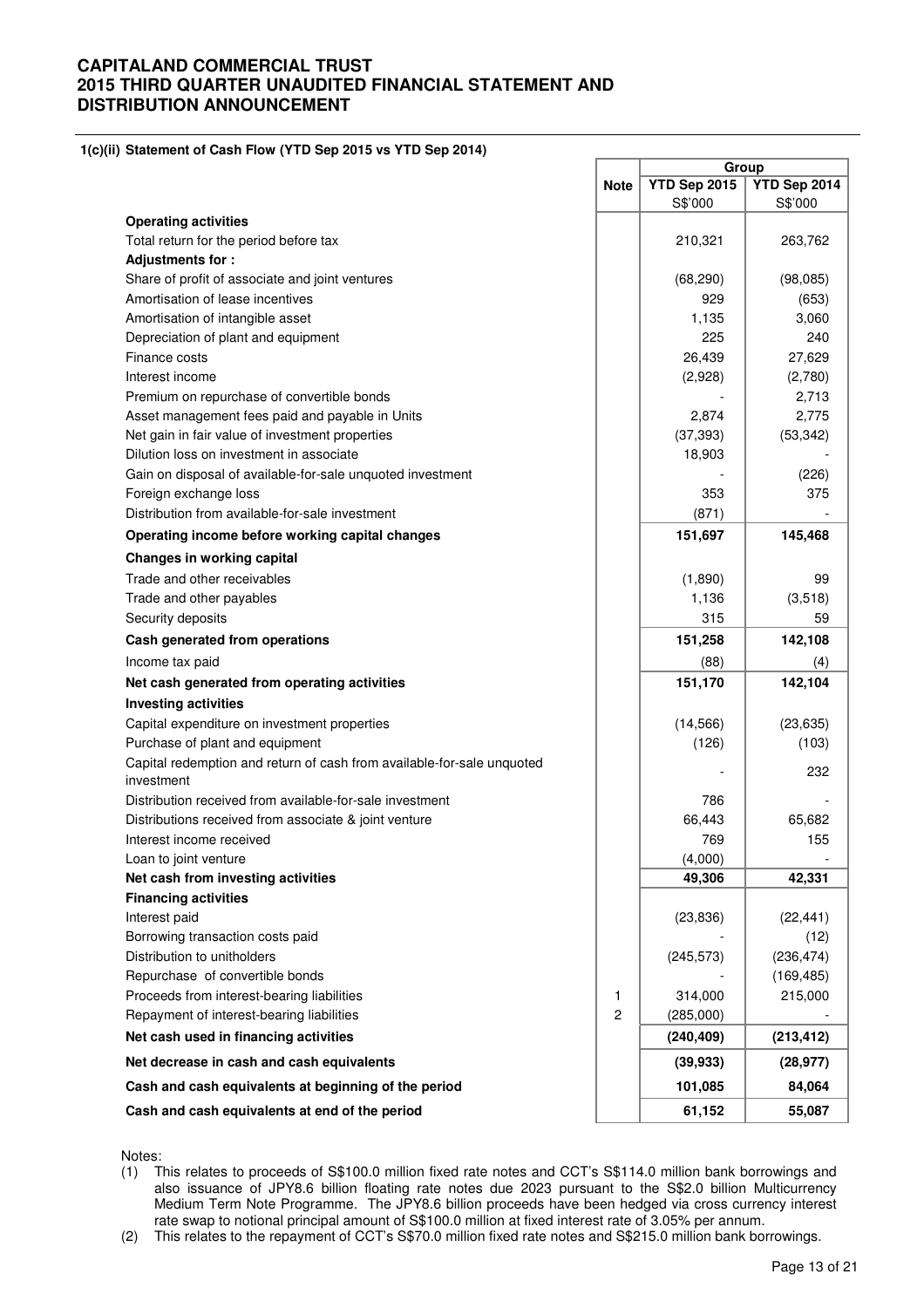### **1(d)(i) Statement of movement in unitholders' funds (3Q 2015 vs 3Q 2014)**

|                                                                                |             | Group      |            | <b>Trust</b> |            |
|--------------------------------------------------------------------------------|-------------|------------|------------|--------------|------------|
|                                                                                | <b>Note</b> | 3Q 2015    | 3Q 2014    | 3Q 2015      | 3Q 2014    |
|                                                                                |             | S\$'000    | S\$'000    | S\$'000      | S\$'000    |
| Net assets at beginning of period                                              |             | 5,196,856  | 5,033,646  | 4,736,890    | 4,664,249  |
| <b>Operations</b>                                                              |             |            |            |              |            |
| Total return for the period                                                    |             | 56,718     | 57,849     | 60,869       | 60,336     |
| Unitholders' transactions                                                      |             |            |            |              |            |
| Creation of units:                                                             |             |            |            |              |            |
| - Units issued in respect of RCS Trust's asset management fees                 |             | 2,217      | 2,175      | 2,217        | 2,175      |
| - Asset management fee paid in Units                                           |             | 968        | 930        | 968          | 930        |
| - Conversion of convertible bonds                                              |             |            | 2,961      |              | 2,961      |
| Distributions to unitholders                                                   |             | (127,081)  | (123, 873) | (127,081)    | (123, 873) |
| Net decrease in net assets resulting from unitholders'<br>transactions         |             | (123, 896) | (117, 807) | (123, 896)   | (117, 807) |
| <b>Movement in reserves</b>                                                    |             |            |            |              |            |
| - Available-for-sale reserve                                                   | 1           | (5,905)    |            | (5,905)      |            |
| - Capital reserves                                                             | 2           |            | (16, 468)  |              | (16, 468)  |
| - Foreign currency translation reserves                                        | 3           |            | 1,032      |              |            |
| - Hedging reserves                                                             | 4           | 13,226     | (87)       | 12,923       | (413)      |
| Net increase / (decrease) in net assets resulting from movement in<br>reserves |             | 7,321      | (15, 523)  | 7,018        | (16, 881)  |
| Net decrease in net assets                                                     |             | (59, 857)  | (75, 481)  | (56,009)     | (74, 352)  |
| Net assets at end of period                                                    |             | 5,136,999  | 4,958,165  | 4,680,881    | 4,589,897  |

Notes**:** 

- (1) This relates to marked to market movement of MQREIT which has been classified as an available-for-sale investment.
- (2) The movement in capital reserves for the Trust and the Group in 3Q 2014 relates to the option value of principal amount of S\$2.8 million CB 2015 that were converted into Units and also the variance between the consideration paid and its principal amount of S\$37.5 million CB 2015 that were repurchased.
- (3) The movement in foreign currency translation reserves in 3Q 2014 relates to movement in translating CCT's 30% interest in MQREIT when it was classified as an investment in associate.
- (4) The movement in hedging reserves for the Trust relates to the fair value changes of the cross currency and interest rate swaps and the revaluation of JPY notes. Included in movement for the Group was the Group's 40% share of MSO Trust's movement in hedging reserves.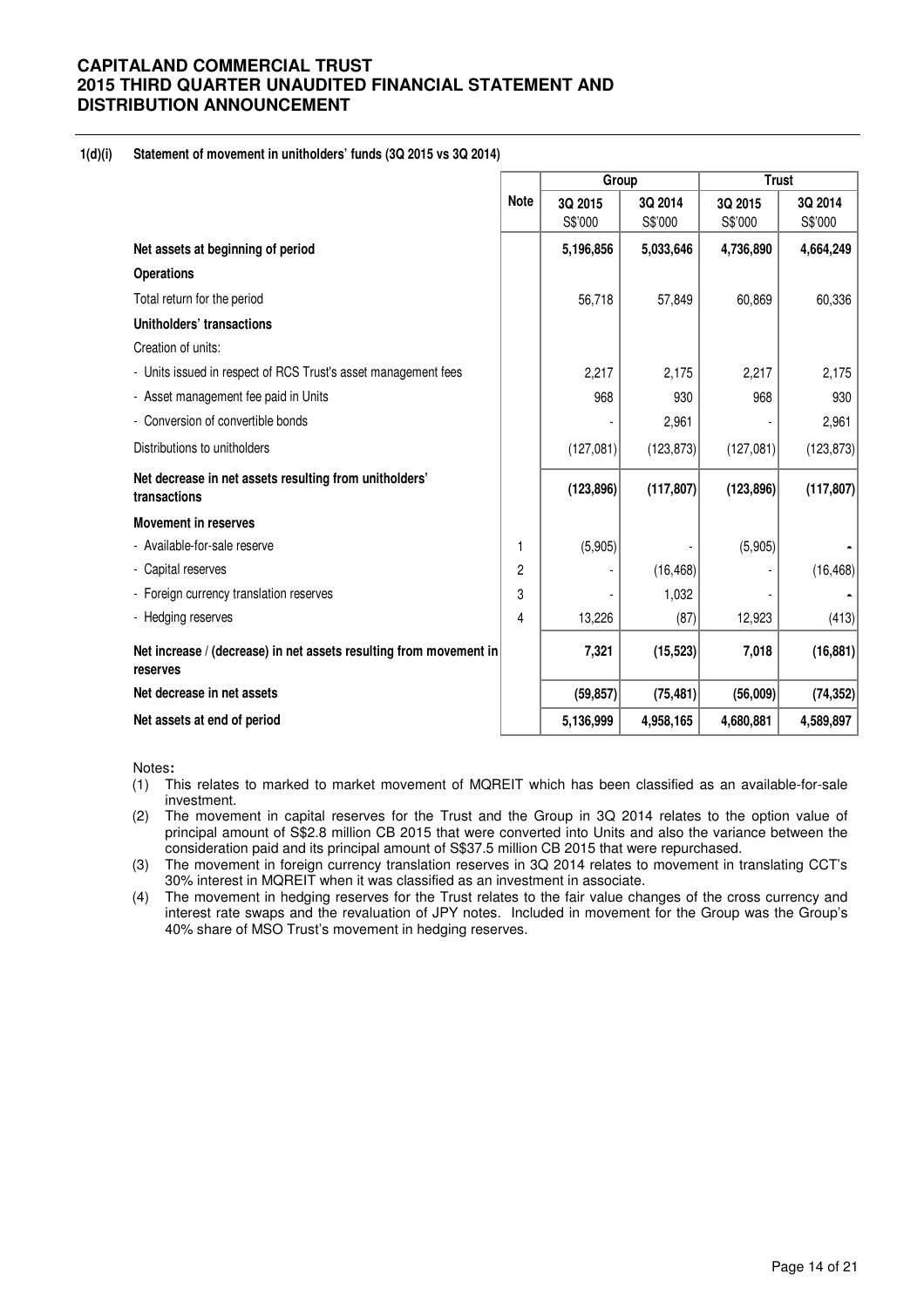#### **1(d)(ii) Statement of movement in unitholders' funds (YTD Sep 2015 vs YTD Sep 2014)**

|                                                                                |             | Group        |              |              |              | <b>Trust</b> |  |
|--------------------------------------------------------------------------------|-------------|--------------|--------------|--------------|--------------|--------------|--|
|                                                                                | <b>Note</b> | YTD Sep 2015 | YTD Sep 2014 | YTD Sep 2015 | YTD Sep 2014 |              |  |
|                                                                                |             | S\$'000      | S\$'000      | S\$'000      | S\$'000      |              |  |
| Balance as at beginning of the period                                          |             | 5,153,488    | 4,912,713    | 4,690,828    | 4,582,357    |              |  |
| <b>Operations</b>                                                              |             |              |              |              |              |              |  |
| Net increase in net assets resulting from operations                           |             | 210,230      | 263,760      | 227,128      | 227,662      |              |  |
| Unitholders' transactions                                                      |             |              |              |              |              |              |  |
| Creation of new units:                                                         |             |              |              |              |              |              |  |
| - Units issued in respect of RCS Trust's asset management fees                 |             | 6,635        | 6,476        | 6,635        | 6,476        |              |  |
| - Asset management fee paid in Units                                           |             | 2,844        | 2,716        | 2,844        | 2,716        |              |  |
| - Conversion of convertible bonds                                              |             |              | 68,891       |              | 68,891       |              |  |
| Distributions to unitholders                                                   |             | (251, 943)   | (242, 766)   | (251, 943)   | (242, 766)   |              |  |
| Net decrease in net assets resulting from unitholders'<br>transactions         |             | (242, 464)   | (164, 683)   | (242, 464)   | (164, 683)   |              |  |
| <b>Movement in reserves</b>                                                    |             |              |              |              |              |              |  |
| - Available-for-sale reserve                                                   | 1           | (9,741)      |              | (9,741)      |              |              |  |
| - Capital reserves                                                             | 2           |              | (54, 519)    |              | (54, 519)    |              |  |
| - Foreign currency translation reserves                                        | 3           | 10,010       | 1,327        |              |              |              |  |
| - Hedging reserves                                                             | 4           | 15,476       | (433)        | 15,130       | (920)        |              |  |
| Net increase / (decrease) in net assets resulting from movement<br>in reserves |             | 15,745       | (53, 625)    | 5,389        | (55, 439)    |              |  |
| Total (decrease) / increase in net assets                                      |             | (16, 489)    | 45,452       | (9, 947)     | 7,540        |              |  |
| Balance as at end of the period                                                |             | 5,136,999    | 4,958,165    | 4,680,881    | 4,589,897    |              |  |

Notes**:** 

- (1) This relates to marked to market movement of MQREIT which has been classified as an available-for-sale investment.
- (2) The movement in capital reserves for the Trust and the Group in YTD September 2014 relates to the option value of principal amount of S\$64.3 million CB 2015 that were converted Units and also the variance between the consideration paid and its principal amount of S\$120.8 million CB 2015 that were repurchased.
- (3) For YTD September 2015, the movement in foreign currency translation reserves was in relation to MQREIT being reclassified from an investment as an associate to an available-for-sale investment .
- (4) The movement in hedging reserves for the Trust relates to the fair value changes of the cross currency and interest rate swaps and the revaluation of JPY notes. Included in movement for the Group was the Group's 40% share of MSO Trust's movement in hedging reserves.

#### **Convertible Bonds**

CCT has the following Convertible Bonds outstanding as at 30 September 2015:

| <b>Principal Amount Outstanding</b> | <b>Maturity Date</b> | <b>Conversion Price</b><br>per Unit as at<br>30 September 2015 |
|-------------------------------------|----------------------|----------------------------------------------------------------|
| CB 2017                             |                      |                                                                |
| S\$175.0 million 2.5 per cent.      | 12 September 2017    | 1.5409                                                         |

Assuming all the CB 2017 were fully converted based on the conversion price, the number of new units to be issued would be 113,569,991, representing 3.8% of the total number of CCT units in issue as at 30 September 2015 (2,950,563,218 Units). In comparison, this was against 114,707,850 Units (outstanding principal amount of S\$5.3 million of CB 2015 at the conversion price of \$1.1926 per unit and outstanding principal amount of S\$175.0 million of CB 2017 at the conversion price of S\$1.5865 as at 30 September 2014), representing 3.9% of the total number of CCT units in issue as at 30 September 2014 (2,938,710,888 Units).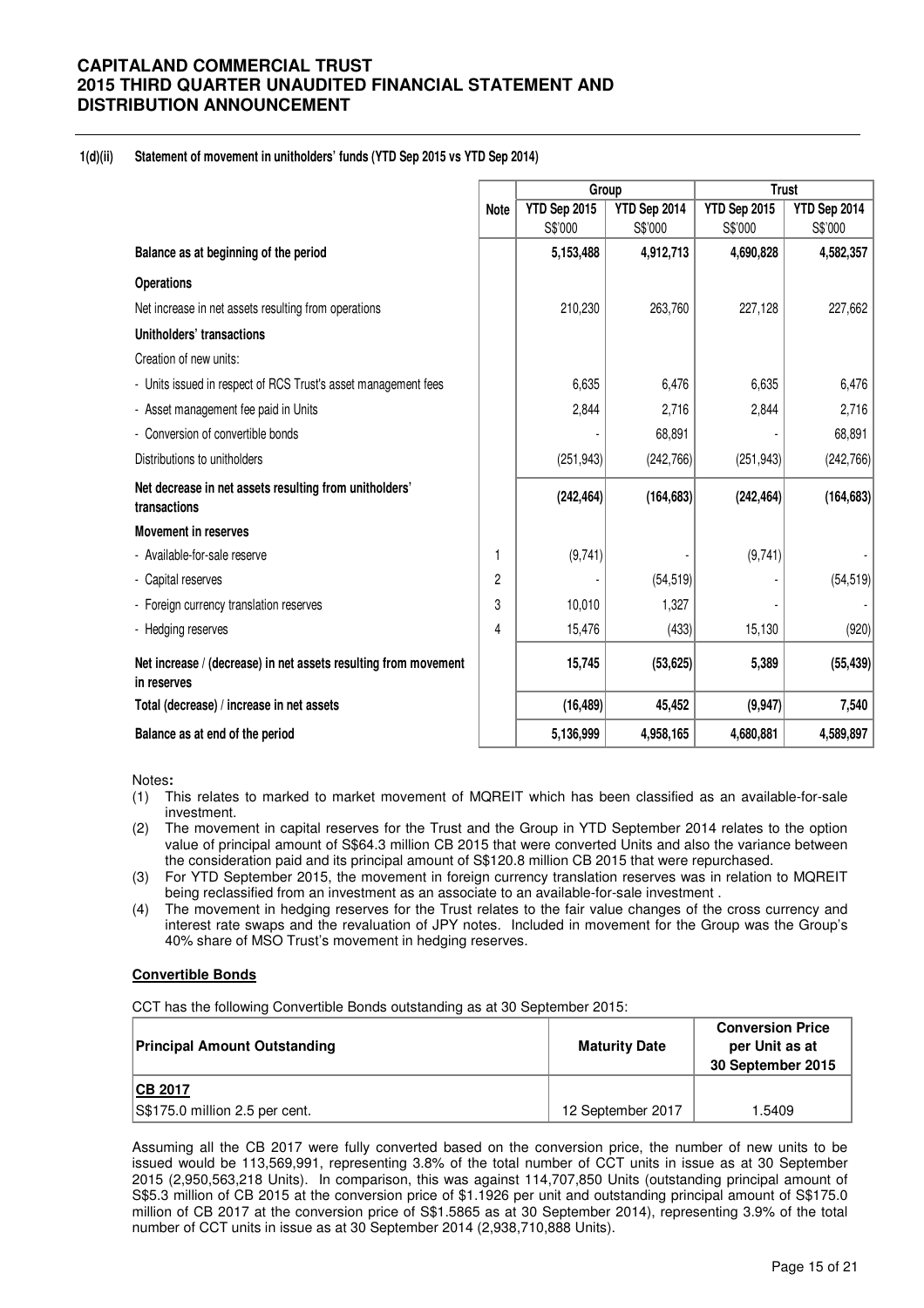#### **1(e)(i) Details of any change in the units (3Q 2015 vs 3Q 2014)**

|                                                                                                  | <b>Group and Trust</b>  |                  |
|--------------------------------------------------------------------------------------------------|-------------------------|------------------|
|                                                                                                  | 3Q 2015<br><b>Units</b> | 3Q 2014<br>Units |
| Units in issue as at beginning of period                                                         | 2,948,513,510           | 2,934,542,512    |
| Issue of new Units:<br>- in settlement of the asset management fee in relation to RCS Trust      | 1,426,523               | 1,304,490        |
| - in settlement of the asset management fees in relation to<br>Wilkie Edge and One George Street | 623,185                 | 558,000          |
| conversion of convertible bonds                                                                  |                         | 2,305,886        |
| Units in issue as at end of period                                                               | 2,950,563,218           | 2,938,710,888    |

f



|                                                                                                                                                     | <b>Group and Trust</b>   |                       |  |
|-----------------------------------------------------------------------------------------------------------------------------------------------------|--------------------------|-----------------------|--|
|                                                                                                                                                     | YTD Sep 2015<br>Units    | YTD Sep 2014<br>Units |  |
| Units in issue as at beginning of period                                                                                                            | 2,944,849,310            | 2,878,774,346         |  |
| Issue of new Units:<br>- in settlement of the asset management fee in relation<br>to CCT's 60% interest in Raffles City Singapore through RCS Trust | 3,999,037                | 4,272,684             |  |
| - in settlement of the asset management fees in relation<br>to Wilkie Edge and One George Street                                                    | 1,714,871                | 1,789,973             |  |
| conversion of convertible bonds                                                                                                                     | $\overline{\phantom{0}}$ | 53,873,885            |  |
| Units in issue as at end of period                                                                                                                  | 2,950,563,218            | 2,938,710,888         |  |

**2 Whether the figures have been audited or reviewed, and in accordance with which auditing standard or practice** 

The figures have not been audited nor reviewed by our auditors.

**3 Where the figures have been audited or reviewed, the auditors' report (including any qualifications or emphasis of matter)** 

Not applicable.

#### **4 Whether the same accounting policies and methods of computation as in the issuer's most recent audited annual financial statements have been applied**

The accounting policies and methods of computation applied in the financial statements for the current reporting period are consistent with the audited financial statements for the year ended 31 December 2014.

**5 If there are any changes in the accounting policies and methods of computation, including any required by an accounting standard, what has changed, as well as the reasons for, and the effect of, the change**

Nil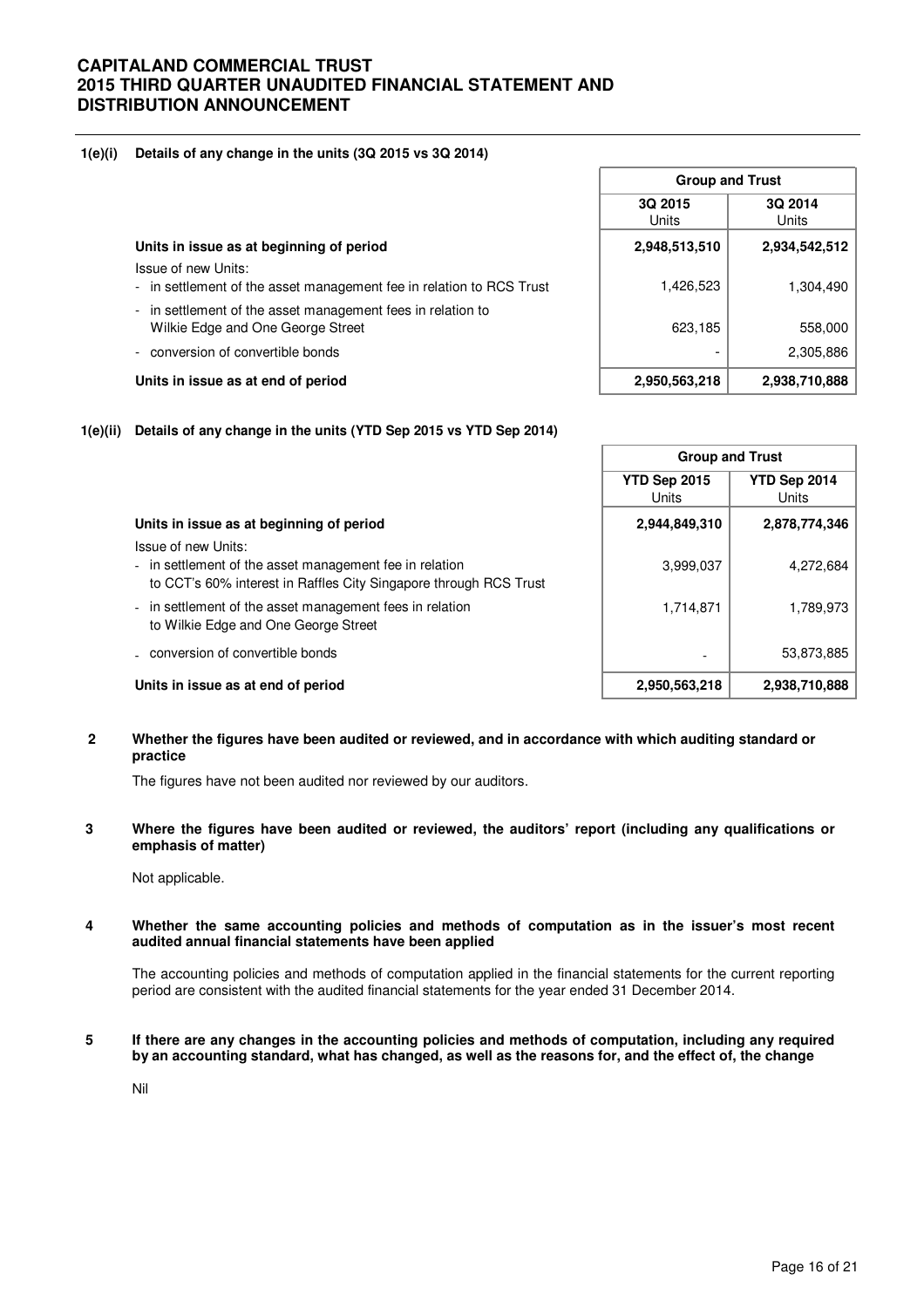### **6 Earnings per unit ("EPU") and distribution per unit ("DPU") for the financial period**

### **EPU (3Q 2015 vs 3Q 2014)**

|                                                                              |                | Group           |               | <b>Trust</b>      |                 |  |
|------------------------------------------------------------------------------|----------------|-----------------|---------------|-------------------|-----------------|--|
|                                                                              | <b>Note</b>    | 3Q 2015         | 3Q 2014       | 3Q 2015           | 3Q 2014         |  |
| <b>Basic EPU</b><br>Weighted average number of Units in issue                |                | 2,949,805,717   | 2,936,910,647 | 2,949,805,717     | 2,936,910,647   |  |
| Based on weighted average number of Units<br>in issue                        |                | 1.92¢           | 1.97c         | 2.06c             | 2.05c           |  |
| <b>Diluted EPU</b><br>Weighted average number of Units in issue<br>(diluted) |                | 3,063,375,708   | 3,062,063,342 | 3,063,375,708     | 3,062,063,342   |  |
| Based on weighted average number of Units<br>in issue (diluted)              | $\overline{2}$ | $1.90 \text{C}$ | 1.95c         | 2.04 <sub>c</sub> | $2.03 \text{C}$ |  |

#### **EPU (YTD Sep 2015 vs YTD Sep 2014)**

|                                                                              |             | Group               |               | <b>Trust</b>  |               |  |
|------------------------------------------------------------------------------|-------------|---------------------|---------------|---------------|---------------|--|
|                                                                              | <b>Note</b> | <b>YTD Sep 2015</b> | YTD Sep 2014  | YTD Sep 2015  | YTD Sep 2014  |  |
| <b>Basic EPU</b><br>Weighted average number of Units in issue                |             | 2,947,932,900       | 2,903,844,606 | 2,947,932,900 | 2,903,844,606 |  |
| Based on weighted average number of Units<br>in issue                        |             | 7.13c               | 9.08c         | 7.70c         | 7.84c         |  |
| <b>Diluted EPU</b><br>Weighted average number of Units in issue<br>(diluted) |             | 3.061.502.891       | 3,118,657,714 | 3.061.502.891 | 3,118,657,714 |  |
| Based on weighted average number of Units<br>in issue (diluted)              | 2           | 7.02 <sub>c</sub>   | 8.76cl        | 7.58c         | 7.60c         |  |

Notes:

- (1) In computing the basic EPU, total return for the period after tax and the weighted average number of Units outstanding during the period were used.
- (2) In computing the diluted EPU, the total return for the period after tax and the weighted average number of Units outstanding during the period were adjusted for the effects of all dilutive potential Units arising from the assumed conversion of the outstanding convertible bonds to Units.

### **Distribution per unit ("DPU")**

In computing 3Q 2015 and YTD Sep 2015 DPU, the number of Units as at 30 September 2015 was used for the computation.

|                          | 3Q 2015           | 3Q 2014           | YTD Sep 2015  | YTD Sep 2014  |
|--------------------------|-------------------|-------------------|---------------|---------------|
| Number of Units in issue | 2,950,563,218     | 2,938,710,888     | 2,950,563,218 | 2,938,710,888 |
| DPU for period           | 2.14 <sub>c</sub> | 2.09 <sub>¢</sub> | 6.45c         | 6.31c         |

Notes:

- (1) The estimated DPU for 3Q 2015 and YTD September 2015 were computed on the basis that none of the CB 2017 is converted into Units. Accordingly, the actual quantum of DPU may differ if the CB 2017 is converted into Units.
- (2) DPU for 3Q 2014 was adjusted from 2.10 cents to 2.09 cents The adjustment took into account the conversion of the principal amount of S\$5.0 million of CB 2015 into 4.2 million Units in 4Q 2014. DPU for YTD September 2014 of 6.31 cents comprised of the 1H 2014 DPU of 4.22 cents and the 3Q 2014 adjusted DPU of 2.09 cents.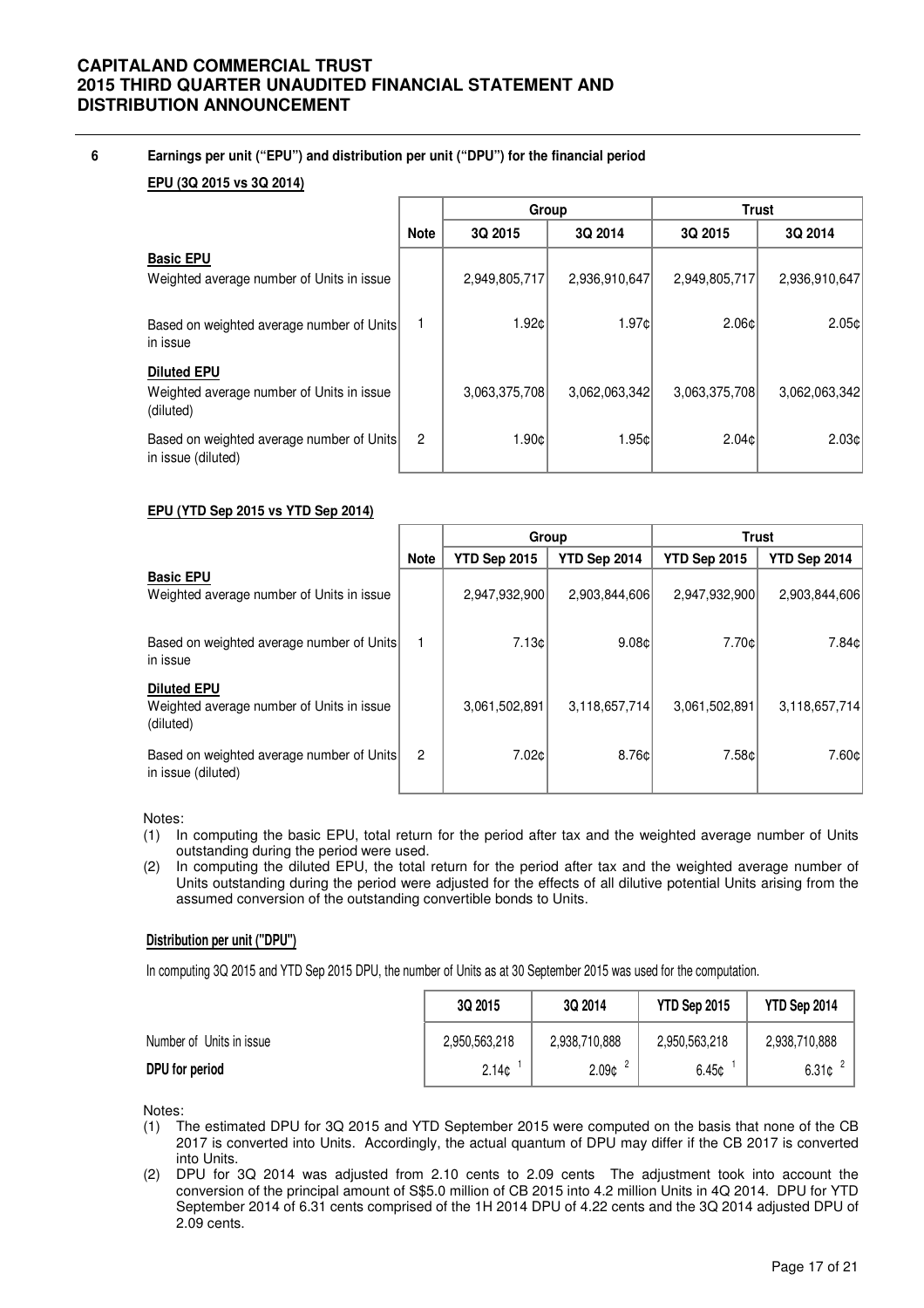#### **7 Net asset value ("NAV") per Unit based on Units in issue at the end of the period**

|                                                                              |             | Group         |               | Trust         |               |  |
|------------------------------------------------------------------------------|-------------|---------------|---------------|---------------|---------------|--|
|                                                                              | <b>Note</b> | 30 Sep 2015   | 31 Dec 2014   | 30 Sep 2015   | 31 Dec 2014   |  |
| Number of Units in issue at end of the period                                |             | 2,950,563,218 | 2,944,849,310 | 2,950,563,218 | 2,944,849,310 |  |
| NAV (S\$'000)                                                                |             | 5,136,999     | 5,153,488     | 4,680,881     | 4,690,828     |  |
| NAV per Unit                                                                 |             | \$1.74        | \$1.75        | \$1.59        | \$1.59        |  |
| Adjusted NAV per Unit (excluding the distributable<br>income to unitholders) |             | \$1.72        | \$1.71        | \$1.57        | \$1.55        |  |

Note:

(1) NAV per Unit was computed based on net asset value over the number of Units in issue as at end of the period.

### **8 Review of the performance**

|                                                                   | Group             |                   |           |              |              |           |
|-------------------------------------------------------------------|-------------------|-------------------|-----------|--------------|--------------|-----------|
| <b>Statement of Total Return</b>                                  | 3Q 2015           | 3Q 2014           | Change    | YTD Sep 2015 | YTD Sep 2014 | Change    |
|                                                                   | S\$'000           | S\$'000           | $\%$      | S\$'000      | S\$'000      | $\%$      |
| Gross revenue                                                     | 68,345            | 66,420            | 2.9       | 205,620      | 196,247      | 4.8       |
| Property operating expenses                                       | (15, 674)         | (14, 517)         | 8.0       | (45, 122)    | (41, 644)    | 8.4       |
| Net property income                                               | 52,671            | 51,903            | 1.5       | 160,498      | 154,603      | 3.8       |
| Interest income                                                   | 1,004             | 935               | 7.4       | 2,928        | 2,780        | 5.3       |
| Investment income                                                 | 871               |                   | <b>NM</b> | 871          |              | ΝM        |
| Amortisation of intangible asset                                  | (757)             | (653)             | 15.9      | (1, 135)     | (3,060)      | (62.9)    |
| Asset management fees:                                            |                   |                   |           |              |              |           |
| - Base fees                                                       | (1, 313)          | (1, 232)          | 6.6       | (3,806)      | (3,638)      | 4.6       |
| - Performance fees                                                | (2, 298)          | (2,309)           | (0.5)     | (7,070)      | (6, 575)     | 7.5       |
| Trust expenses                                                    | (654)             | (392)             | 66.8      | (2,306)      | (1,659)      | 39.0      |
| Finance costs                                                     | (9, 304)          | (8, 479)          | 9.7       | (26, 439)    | (27, 629)    | (4.3)     |
| Net income before share of profit of associate and joint ventures | 40,220            | 39,773            | 1.1       | 123,541      | 114,822      | 7.6       |
| Share of profit (net of tax) of:                                  |                   |                   |           |              |              |           |
| - Associate                                                       |                   | 1,001             | <b>NM</b> | 1,820        | 3,006        | (39.5)    |
| - Joint ventures                                                  | 16,502            | 17,630            | (6.4)     | 66,470       | 95,079       | (30.1)    |
| Net income                                                        | 56,722            | 58,404            | (2.9)     | 191,831      | 212,907      | (9.9)     |
| Gain on disposal of available-for-sale unquoted investment        |                   | 226               | <b>NM</b> |              | 226          | <b>NM</b> |
| Dilution loss on investment in associate                          |                   |                   |           | (18, 903)    |              | <b>NM</b> |
| Premium on repurchase of convertible bonds                        |                   | (780)             | <b>NM</b> |              | (2,713)      | <b>NM</b> |
| Net gain in fair value of investment properties                   |                   |                   |           | 37,393       | 53,342       | (29.9)    |
| Total return for the period before tax                            | 56,722            | 57,850            | (1.9)     | 210,321      | 263,762      | (20.3)    |
| Tax expense                                                       | (4)               | (1)               |           | (91)         | (2)          | ΝM        |
| Total return for the period after tax                             | 56,718            | 57,849            | (2.0)     | 210,230      | 263,760      | (20.3)    |
| <b>Distribution Statement</b>                                     |                   |                   |           |              |              |           |
| Net income before share of profit of associate and joint ventures | 40,220            | 39,773            | 1.1       | 123,541      | 114,822      | 7.6       |
| Net tax and other adjustments                                     | 2,205             | 1,358             | 62.4      | 3,965        | 7,095        | (44.1)    |
| Tax-exempt income distribution                                    |                   |                   |           |              | 2,350        | NM        |
| Distribution from joint venture                                   | 20,725            | 20,448            | 1.4       | 62,822       | 61,341       | 2.4       |
| Distributable income to unitholders                               | 63,150            | 61,579            | 2.6       | 190,328      | 185,608      | 2.5       |
| DPU for the period                                                | 2.14c             | 2.09 <sub>¢</sub> | 2.4       | 6.45c        | 6.31¢        | 2.2       |
| Annualised                                                        | 8.49 <sub>¢</sub> | 8.29 <sub>¢</sub> | 2.4       | 8.62¢        | 8.44¢        | 2.1       |
| NM - Not Meaningful                                               |                   |                   |           |              |              |           |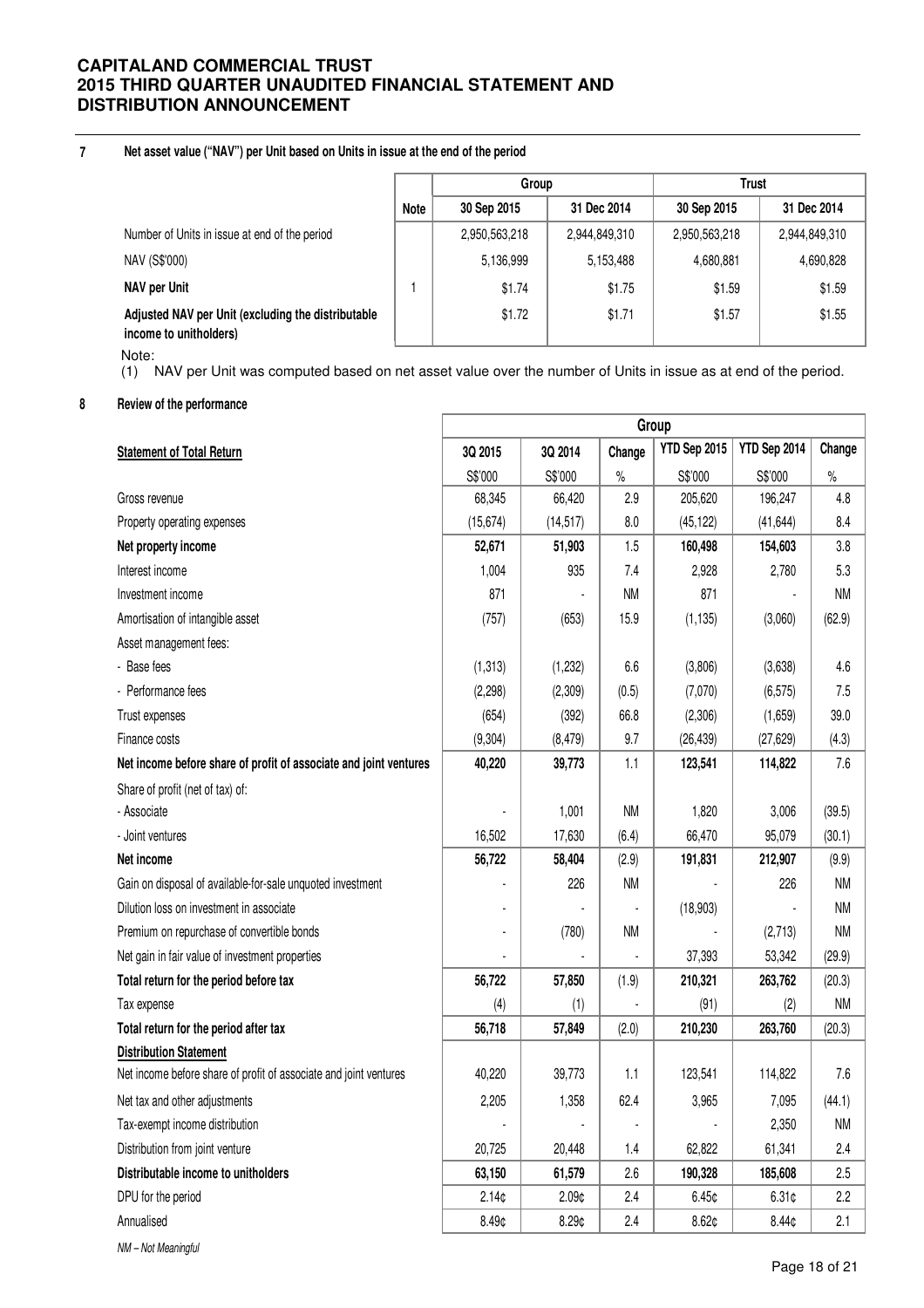#### **Review of CCT Group's performance 3Q 2015 vs 3Q 2014**

- a) Gross revenue of S\$68.3 million in 3Q 2015 was higher than 3Q 2014 by S\$1.9 million or 2.9%. The increase in revenue was due to positive rent reversions for all buildings except for a marginal decrease at Golden Shoe Car Park. The marginal decrease in gross revenue for Golden Shoe Car Park was due to a decrease in average occupancy and lower car park revenue.
- b) Property operating expenses for 3Q 2015 of S\$15.7 million increased compared with 3Q 2014 by S\$1.2 million or 8.0% due mainly to higher property tax and ad hoc maintenance expenses. However, lower utility expense partially offset the increase.
- c) Amortisation expense relates to the amortisation of intangible asset (refer to note 5 of 1(b)(i)). The amount for 3Q 2015 was slightly higher than 3Q 2014 due mainly to higher yield stabilization sum required. Amortisation expense does not affect distributable income.
- d) Trust expenses in 3Q 2015 of S\$0.7 million were higher than 3Q 2014 by S\$0.3 million or 66.8% due mainly to higher unitholders expenses and higher professional fees incurred.
- e) Finance costs of S\$9.3 million for 3Q 2015 were S\$0.8 million or 9.7% higher compared with 3Q 2014, due mainly to higher interest costs but offset by lower amortisation and transaction costs.
- f) Share of profit of joint ventures relates to CCT's 60% interest of RCS Trust and 40% interest of MSO Trust. Operational expenses and finance costs of MSO Trust capitalised prior to CapitaGreen's TOP on 18 December 2014, but now expensed and hence contributed to the decrease in share of profit of joint ventures.
- g) The distributable income to unitholders in 3Q 2015 of S\$63.2 million was 2.6% higher than 3Q 2014 of S\$61.6 million mainly due to higher net property income from CCT and higher distributable income from RCS Trust, albeit partially offset by higher interest expense.

#### **Review of CCT Group's performance YTD September 2015 vs YTD September 2014**

- h) Gross revenue of S\$205.6 million in YTD September 2015 was higher than that in YTD September 2014 by S\$9.4 million or 4.8%. The increase in revenue was due to positive rent reversions and/or higher occupancies for all CCT properties except for Twenty Anson. The decrease at Twenty Anson was due to lower yield stablization income required as a result of higher gross rent income achieved.
- i) Property operating expenses for YTD September 2015 of S\$45.1 million were S\$3.5 million or 8.4% higher than YTD September 2014 due mainly to higher property tax and ad hoc maintenance expenses. However, lower utility expense partially offset the increase.
- j) Amortisation expense relates to the amortisation of intangible asset (refer to note 5 of 1(b)(i)). The amount for YTD September 2015 of S\$1.1 million was lower than that of YTD September 2014 due to lower yield stabilization required. Amortisation expense does not affect distributable income.
- k) Trust expenses in YTD September 2015 of S\$2.3 million were higher than YTD September 2014 by S\$0.6 million or 39.0% due mainly to higher unitholders expenses and higher professional fees incurred.
- l) Finance costs of S\$26.4 million for YTD September 2015 were S\$1.2 million or 4.3% lower than YTD September 2014 due mainly to lower amortization and transaction costs but offset by higher interest costs.
- m) Share of profit of joint ventures relates to CCT's 60% interest of RCS Trust and 40% interest of MSO Trust. The sharp drop in the share of profit of joint ventures was mainly due to lower valuation gain in the property values of Raffles City as well as higher operational expenses and finance costs of MSO Trust. These expenses of MSO Trust were previously capitalised prior to CapitaGreen's TOP on 18 December 2014.
- n) Dilution loss on investment in associate of S\$18.9 million relates to the loss recognised when CCT Group's investment in MQREIT was reclassified from investment in associate to an available-for-sale investment. This loss does not have any impact on CCT Group's distributable income.
- o) Net gain in fair value of investment properties relates to the increase in property values as at 30 June 2015 based on independent valuations over its carrying values.
- p) The distributable income to unitholders in YTD September 2015 of S\$190.3 million was 2.5% higher than that of YTD September 2014 mainly due to higher net property income from CCT and higher distributable income from RCS Trust, albeit offset by higher interest expense. The increase was in spite of no distribution of taxexempt income in YTD September 2015, in contrast to a distribution of tax-exempt income of S\$2.4 million in YTD September 2014.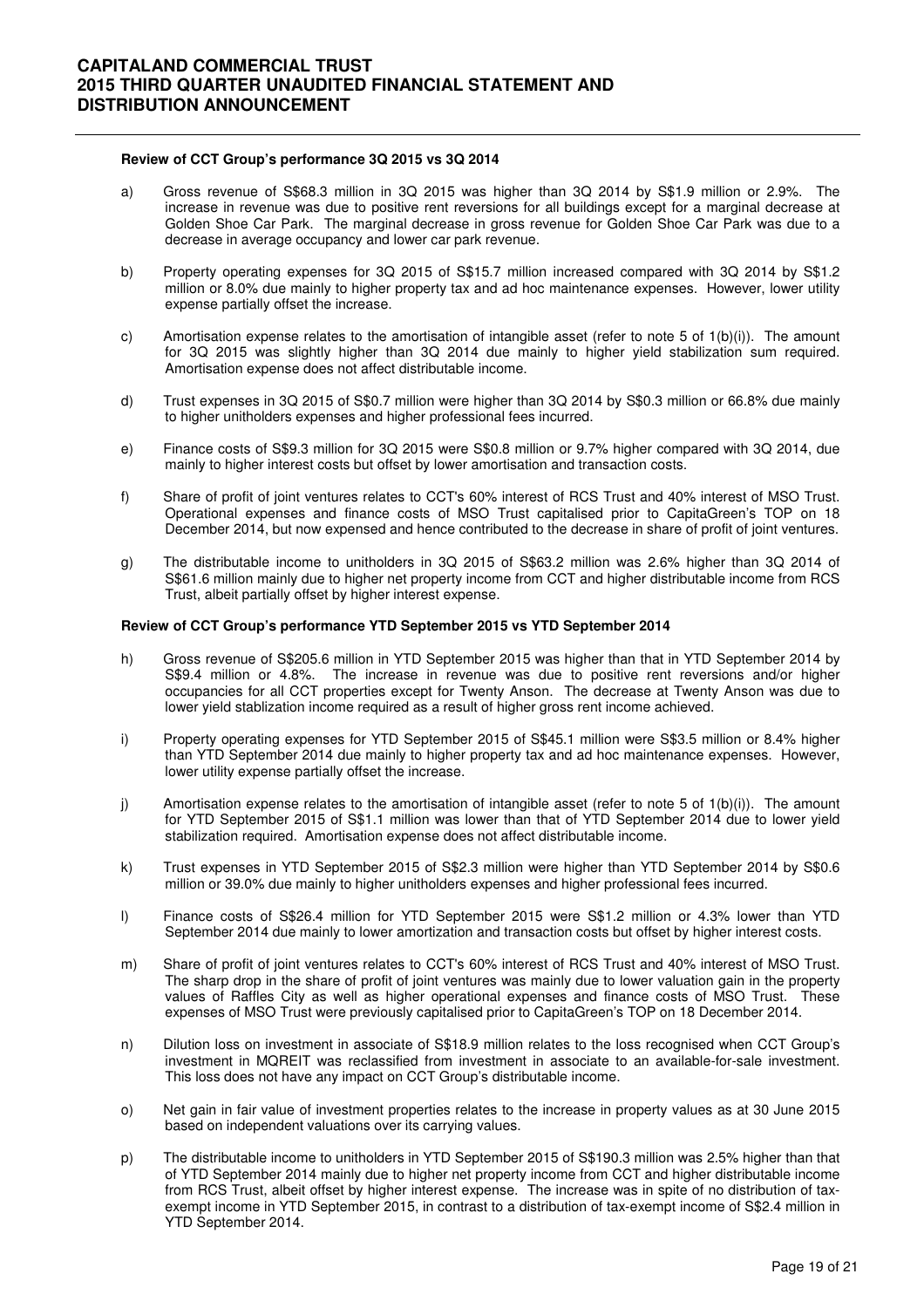#### **9 Variance from Previous Forecast / Prospect Statement**

CCT has not disclosed any forecast to the market.

#### **10 Commentary on the competitive conditions of the industry in which the group operates and any known factors or events that may affect the group in the next reporting period and the next 12 months**

Based on advance estimates, the Singapore economy grew by 1.4 per cent on a year-on-year basis in the third quarter of 2015, easing from the 2.0 per cent growth in the previous quarter. On a quarter-on-quarter seasonallyadjusted annualised basis, the economy expanded by 0.1 per cent, a reversal from the 2.5 per cent contraction in the preceding quarter.

 Gross rental revenue of CCT Group for YTD September 2015 grew 7.2% on year-on-year basis, demonstrating the resilience of the properties. Net property income also performed better for YTD September 2015, a gain of 3.8% compared to that a year ago. In addition, more distributable income received from CCT's 60.0% interest in RCS Trust contributed to 2.5% rise in CCT Group's YTD September 2015 distributable income to S\$190.3 million.

 Singapore's Core CBD occupancy rate declined marginally in 3Q 2015 compared to 2Q 2015 by 0.4% to 95.8%. Average monthly Grade A office market rent reported a similar easing trend in the 3Q 2015 to S\$10.90 per square foot from S\$11.30 per square foot in 2Q 2015.

 CCT's portfolio occupancy of 96.4% as at 30 September 2015 is above CBD Core market occupancy of 95.8%. CapitaGreen, CCT's joint venture development with CapitaLand and Mitsubishi Estate Asia was officially opened on 9 September 2015 and its committed occupancy as at 27 October 2015 was 87.7%. The Trust's monthly average office portfolio gross rent grew 0.1% over the quarter from S\$8.88 per square foot as at end June 2015 to S\$8.89 per square foot as at end September 2015.

With effect from 1 July 2015, Twenty Anson is owned directly by CCT, following the completion of the transfer of Twenty Anson to CCT from its wholly-owned subsidiary, FirstOffice Pte Ltd ("FOPL"). When CCT acquired FOPL in March 2012, a yield stabilization sum ("YSS") of S\$17.1 million was provided to achieve a stabilized net property yield of up to 5.5% per annum for Twenty Anson. So far, the YSS has been supporting a stabilized net property yield of 4.0% per annum for Twenty Anson. Notwithstanding that the Deed of Yield Stabilization expired on 21 September 2015, there is a remaining balance of YSS of S\$3.7 million and CCT will continue to utilize the YSS to stabilize the net property yield of Twenty Anson until the YSS is fully utilized.

 CCT received S\$3.2 million of tax-exempt income from MQREIT for YTD September 2015 which CCT has not distributed this year. The cumulative amount of retained tax-exempt income of MQREIT as at 30 September 2015 was S\$13.7 million. The Manager will evaluate various options for the utilization of this amount, including future distributions to unitholders.

 CapitaGreen will refinance bank borrowings due at end 2015 with existing banks and extend the maturity date of the bank loans to 2020.

#### **Outlook**

The Singapore office market will face an above-normal volume of new supply between the second half of 2016 and first half of 2017 which is expected to cause downward pressure on market rents. In anticipation of the new office supply, we have proactively implemented a well-spread portfolio lease expiry profile with major leases expiring in 2019 and beyond. Retention of strategic tenants and attracting new tenants to our portfolio of properties remain our priority.

#### **11 Distributions**

#### **11(a) Current financial period**

Any distributions declared for the current financial period? No.

### **11(b) Corresponding period of the preceding financial period**

Any distributions declared for the current financial period? No.